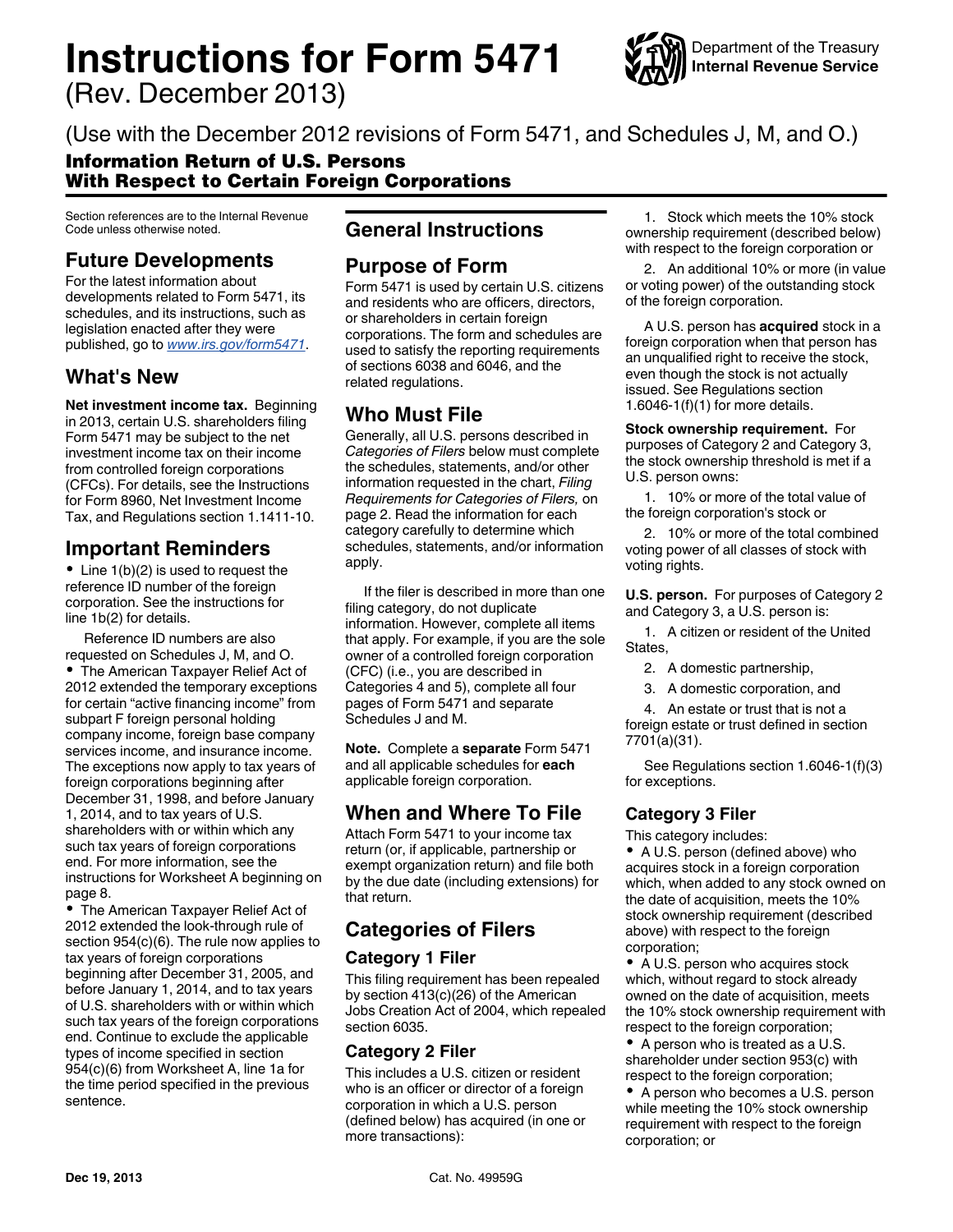A U.S. person who disposes of sufficient stock in the foreign corporation to reduce his or her interest to less than the stock ownership requirement.

For more information, see section 6046 and Regulations section 1.6046-1.

### **Category 4 Filer**

This includes a U.S. person who had control (defined below) of a foreign corporation for an uninterrupted period of at least 30 days during the annual accounting period of the foreign corporation.

#### **U.S. person.** For purposes of Category 4, a U.S. person is:

1. A citizen or resident of the United States;

2. A nonresident alien for whom an election is in effect under section 6013(g) to be treated as a resident of the United States;

3. An individual for whom an election is in effect under section 6013(h), relating to nonresident aliens who become residents of the United States during the tax year and are married at the close of the tax year to a citizen or resident of the United States;

- 4. A domestic partnership;
- 5. A domestic corporation; and

6. An estate or trust that is not a foreign estate or trust defined in section 7701(a)(31).

See Regulations section 1.6038-2(d) for exceptions.

#### **Filing Requirements for Categories of Filers**

|                                                                                                   |   |                |              | <b>Category of Filer</b> |   |
|---------------------------------------------------------------------------------------------------|---|----------------|--------------|--------------------------|---|
| <b>Required Information*</b>                                                                      | 1 | $\overline{2}$ | 3            | 4                        | 5 |
| The identifying information on page 1 of Form 5471<br>above Schedule A, see Specific Instructions |   | √              | $\sqrt{}$    | $\sqrt{}$                |   |
| Schedule A                                                                                        |   |                | $\checkmark$ | $\checkmark$             |   |
| Schedule B                                                                                        |   |                | $\sqrt{}$    | √                        |   |
| Schedules C, E, and F                                                                             |   |                | $\sqrt{}$    | $\sqrt{}$                |   |
| Schedule G                                                                                        |   |                | $\sqrt{}$    | √                        |   |
| Schedule H                                                                                        |   |                |              | $\sqrt{}$                |   |
| Schedule I                                                                                        |   |                |              |                          |   |
| Separate Schedule J                                                                               |   |                |              |                          |   |
| Separate Schedule M                                                                               |   |                |              | √                        |   |
| Separate Schedule O, Part I                                                                       |   |                |              |                          |   |
| Separate Schedule O, Part II                                                                      |   |                | $\checkmark$ |                          |   |

**Control.** A U.S. person has control of a foreign corporation if, at any time during that person's tax year, it owns stock possessing:

1. More than 50% of the total combined voting power of all classes of stock of the foreign corporation entitled to vote or

2. More than 50% of the total value of shares of all classes of stock of the foreign corporation.

A person in control of a corporation that, in turn, owns more than 50% of the combined voting power, or the value, of all classes of stock of another corporation is also treated as being in control of such other corporation.

*Example.* Corporation A owns 51% of the voting stock in Corporation B. Corporation B owns 51% of the voting stock in Corporation C. Corporation C owns 51% of the voting stock in Corporation D. Therefore, Corporation D is controlled by Corporation A.

For more details on "control," see Regulations sections 1.6038-2(b) and (c).

#### **Category 5 Filer**

This includes a U.S. shareholder who owns stock in a foreign corporation that is a CFC for an uninterrupted period of 30 days or more during any tax year of the foreign corporation, and who owned that stock on the last day of that year.

**U.S. shareholder.** For purposes of Category 5, a U.S. shareholder is a U.S. person who:

1. Owns (directly, indirectly, or constructively, within the meaning of sections 958(a) and (b)) 10% or more of the total combined voting power of all classes of voting stock of a CFC or

2. Owns (either directly or indirectly, within the meaning of section 958(a)) any stock of a CFC (as defined in sections 953(c)(1)(B) and 957(b)) that is also a captive insurance company.

**U.S. person.** For purposes of Category 5, a U.S. person is:

1. A citizen or resident of the United States,

2. A domestic partnership,

3. A domestic corporation, and

4. An estate or trust that is not a foreign estate or trust defined in section 7701(a)(31).

See section 957(c) for exceptions.

**CFC.** A CFC is a foreign corporation that has U.S. shareholders that own (directly, indirectly, or constructively, within the meaning of sections 958(a) and (b)) on any day of the tax year of the foreign corporation, more than 50% of:

1. The total combined voting power of all classes of its voting stock or

2. The total value of the stock of the corporation.

### **Exceptions From Filing**

**Multiple filers of same information.**  One person may file Form 5471 and the applicable schedules for other persons who have the same filing requirements. If you and one or more other persons are required to furnish information for the same foreign corporation for the same period, a joint information return that contains the required information may be filed with your tax return or with the tax return of any one of the other persons. For example, a U.S. person described in Category 5 may file a joint Form 5471 with a Category 4 or another Category 5 filer. However, for Category 3 filers, the required information may only be filed by another person having an equal or greater interest (measured in terms of value or voting power of the stock of the foreign corporation).

The person that files Form 5471 must complete Item D on page 1 of the form. All persons identified in Item D must attach a statement to their income tax return that includes the information described in the instructions for Item D.

**Domestic corporations.** Shareholders are not required to file the information checked in the chart on this page for a

*\*See also Additional Filing Requirements on page 3.*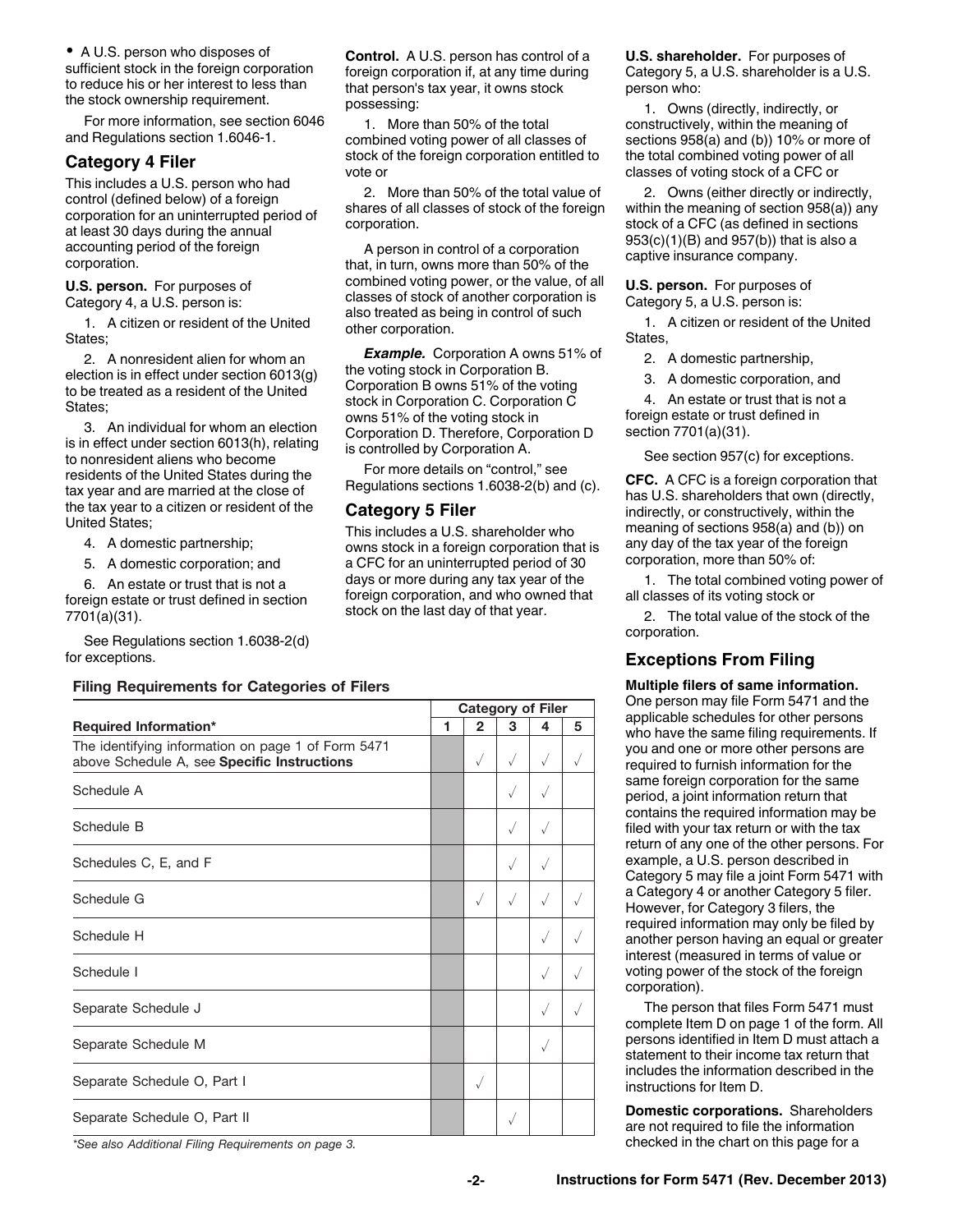foreign insurance company that has elected (under section 953(d)) to be treated as a domestic corporation and has filed a U.S. income tax return for its tax year under that provision. See Rev. Proc. 2003-47, 2003-28 I.R.B. 55, for procedural rules regarding the election under section 953(d).

#### **Members of consolidated groups.** A

Category 4 filer is not required to file Form 5471 for a corporation defined in section 1504(d) that files a consolidated return for the tax year.

#### **Constructive owners.**

A U.S. person described in Category 3, 4, or 5 does not have to file Form 5471 if **all** of the following conditions are met:

1. The U.S. person does not own a direct interest in the foreign corporation,

2. The U.S. person is required to furnish the information requested solely because of constructive ownership (as determined under Regulations section 1.958-2, 1.6038-2(c), or 1.6046-1(i)) from another U.S. person, **and**

3. The U.S. person through which the indirect shareholder constructively owns an interest in the foreign corporation files Form 5471 to report all of the required information.

No statement is required to be attached to tax returns for persons claiming the constructive ownership exception.

A Category 2 filer does not have to file Form 5471 if:

1. Immediately after a reportable stock acquisition, three or fewer U.S. persons own 95% or more in value of the outstanding stock of the foreign corporation and the U.S. person making the acquisition files a return for the acquisition as a Category 3 filer **or**

2. The U.S. person(s) for which the Category 2 filer is required to file Form 5471 does not directly own an interest in the foreign corporation but is required to furnish the information solely because of constructive stock ownership from a U.S. person and the person from whom the stock ownership is attributed furnishes all of the required information.

A Category 4 or 5 filer does not have to file Form 5471 if the shareholder:

1. Does not own a direct or indirect interest in the foreign corporation and

2. Is required to file Form 5471 solely because of constructive ownership from a nonresident alien.

# **Additional Filing Requirements**

**Category 3 filers.** Category 3 filers must attach a statement that includes:

1. The amount and type of any indebtedness the foreign corporation has with the related persons described in Regulations section 1.6046-1(b)(11) and

2. The name, address, identifying number, and number of shares subscribed to by each subscriber to the foreign corporation's stock.

#### **Foreign sales corporations (FSCs).**

Category 2 and Category 3 filers who are shareholders, officers, and directors of a FSC (as defined in section 922, as in effect before its repeal) must file Form 5471 and separate Schedule O to report changes in the ownership of the FSC. Category 4 and 5 filers are not subject to the subpart F rules for:

1. Exempt foreign trade income,

2. Deductions that are apportioned or allocated to exempt foreign trade income,

3. Nonexempt foreign trade income (other than section 923(a)(2) nonexempt income, within the meaning of section 927(d)(6), as in effect before its repeal), and

4. Any deductions that are apportioned or allocated to the nonexempt foreign trade income described above.

Category 4 and 5 filers are subject to the subpart F rules for:

1. All other types of FSC income (including section 923(a)(2) nonexempt income within the meaning of section 927(d)(6), as in effect before its repeal),

2. Investment income and carrying charges (as defined in sections 927(c) and 927(d)(1), as in effect before their repeal), and

3. All other FSC income that is not foreign trade income or investment income or carrying charges.

Category 4 and 5 filers are not required to file a Form 5471 (in order to satisfy the requirements of section 6038) if the FSC has filed a Form 1120-FSC. See Temporary Regulations section 1.921-1T(b)(3). However, these filers may be required to file Form 5471 if they are subject to the subpart F rules with respect to certain types of FSC income (see above).

**Section 338 election.** If a section 338 election is made with respect to a qualified stock purchase of a foreign target corporation for which a Form 5471 must be filed:

• A purchaser (or its U.S. shareholder) must attach a copy of Form 8883, Asset Allocation Statement Under Section 338, to the first Form 5471 for the new foreign target corporation. See the Instructions for Form 8883 for details.

A seller (or its U.S. shareholder) must attach a copy of Form 8883 to the last Form 5471 for the old foreign target corporation.

**Reportable transaction disclosure statement.** If a U.S. shareholder of a CFC is considered to have participated in a reportable transaction under the rules of Regulations section  $1.6011 - 4(c)(3)(i)(G)$ , the shareholder is required to disclose information for each reportable transaction. Form 8886, Reportable Transaction Disclosure Statement, must be filed for each tax year indicated in Regulations section  $1.6011-4(c)(3)(i)(G)$ . The following are reportable transactions.

1. Any listed transaction, which is a transaction that is the same as or substantially similar to one of the types of transactions that the IRS has determined to be a tax avoidance transaction and identified by notice, regulation, or other published guidance as a listed transaction.

2. Any transaction offered under conditions of confidentiality for which the corporation (or a related party) paid an advisor a fee of at least \$250,000.

3. Certain transactions for which the corporation (or a related party) has contractual protection against disallowance of the tax benefits.

4. Certain transactions resulting in a loss of at least \$10 million in any single year or \$20 million in any combination of years.

5. Any transaction identified by the IRS by notice, regulation, or other published guidance as a "transaction of interest." See Notice 2009-55, 2009-31 I.R.B. 170.

For more information, see Regulations section 1.6011-4. Also see the Instructions for Form 8886.

*Penalties.* The U.S. shareholder may have to pay a penalty if it is required to disclose a reportable transaction under section 6011 and fails to properly complete and file Form 8886. Penalties may also apply under section 6707A if the U.S. shareholder fails to file Form 8886 with its income tax return, fails to provide a copy of Form 8886 to the Office of Tax Shelter Analysis (OTSA), or files a form that fails to include all the information required (or includes incorrect information). Other penalties, such as an accuracy-related penalty under section 6662A, may also apply. See the Instructions for Form 8886 for details on these and other penalties.

**Reportable transactions by material advisors.** Material advisors to any reportable transaction must disclose certain information about the reportable transaction by filing Form 8918, Material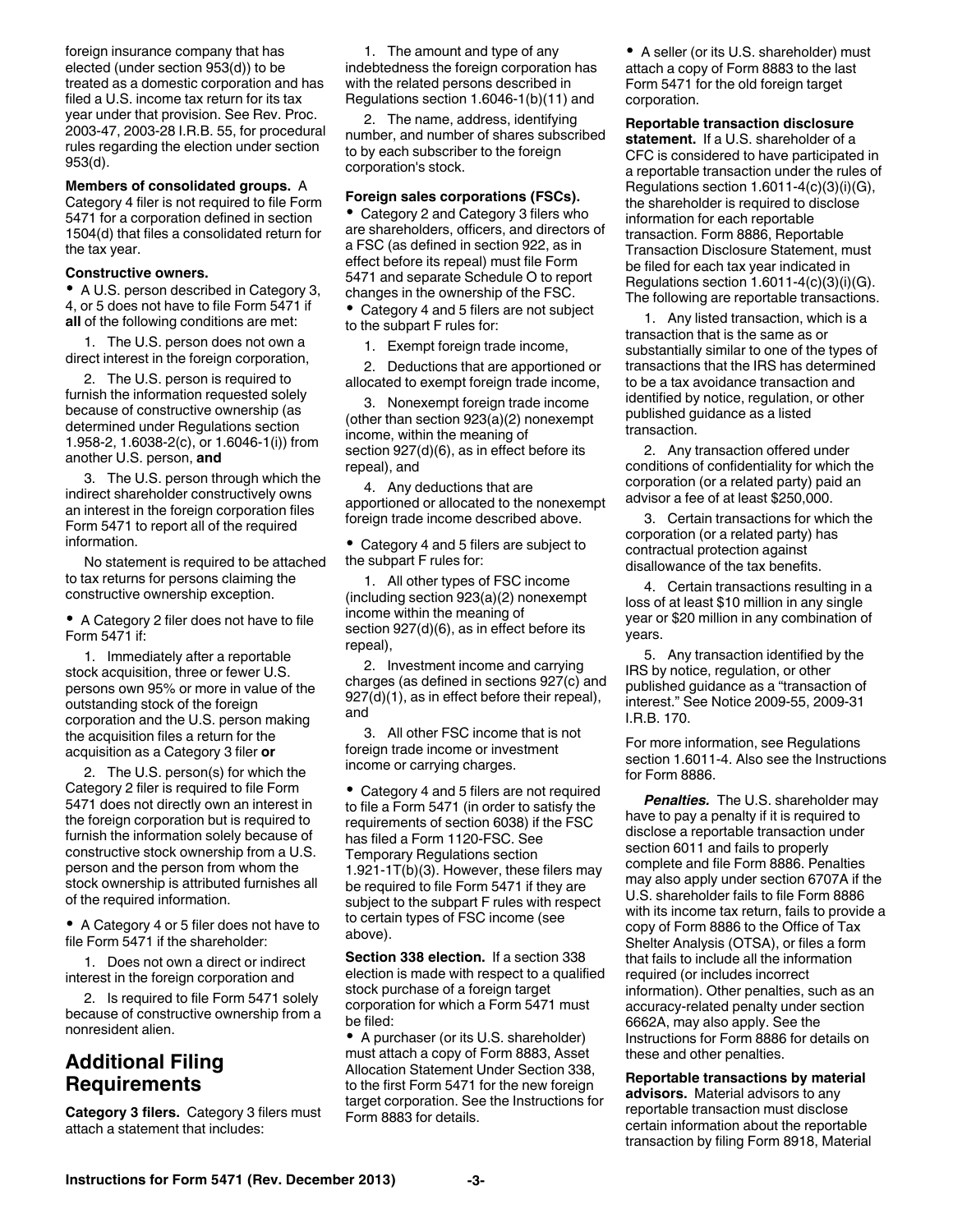Advisor Disclosure Statement, with the IRS. For details, see the Instructions for Form 8918.

**Reporting other foreign financial assets.** If you have other foreign financial assets, you may be required to file Form 8938, Statement of Specified Foreign Financial Assets. However, you are not required to report any items otherwise reported on Form 5471 on that form. See the Instructions for Form 8938 for more information.

## **Penalties**

#### **Failure to file information required by section 6038(a) (Form 5471 and Schedule M).**

A \$10,000 penalty is imposed for each annual accounting period of each foreign corporation for failure to furnish the required information within the time prescribed. If the information is not filed within 90 days after the IRS has mailed a notice of the failure to the U.S. person, an additional \$10,000 penalty (per foreign corporation) is charged for each 30-day period, or fraction thereof, during which the failure continues after the 90-day period has expired. The additional penalty is limited to a maximum of \$50,000 for each failure.

Any person who fails to file or report all of the information required within the time prescribed will be subject to a reduction of 10% of the foreign taxes available for credit under sections 901, 902, and 960. If the failure continues 90 days or more after the date the IRS mails notice of the failure to the U.S. person, an additional 5% reduction is made for each 3-month period, or fraction thereof, during which the failure continues after the 90-day period has expired. See section 6038(c) (2) for limits on the amount of this penalty.

#### **Failure to file information required by section 6046 and the related regulations (Form 5471 and**

**Schedule O).** Any person who fails to file or report all of the information requested by section 6046 is subject to a \$10,000 penalty for each such failure for each reportable transaction. If the failure continues for more than 90 days after the date the IRS mails notice of the failure, an additional \$10,000 penalty will apply for each 30-day period or fraction thereof during which the failure continues after the 90-day period has expired. The additional penalty is limited to a maximum of \$50,000.

**Criminal penalties.** Criminal penalties under sections 7203, 7206, and 7207 may apply for failure to file the information required by sections 6038 and 6046.

**Note.** Any person required to file

Form 5471 and Schedule J, M, or O who agrees to have another person file the form and schedules for him or her may be subject to the above penalties if the other person does not file a correct and proper form and schedule.

**Section 6662(j).** Penalties may be imposed for undisclosed foreign financial asset understatements. No penalty will be imposed with respect to any portion of an underpayment if the taxpayer can demonstrate that the failure to comply was due to reasonable cause with respect to such portion of the underpayment and the taxpayer acted in good faith with respect to such portion of the underpayment. See sections 6662(j) and 6664(c) for additional information.

# **Other Reporting Requirements**

**Reporting exchange rates on Form 5471.** When translating amounts from functional currency to U.S. dollars, you must use the method specified in these instructions. For example, when translating amounts to be reported on Schedule E, you generally must use the average exchange rate as defined in section 986(a). But, regardless of the specific method required, all exchange rates must be reported using a "divide-by convention" rounded to at least four places. That is, the exchange rate must be reported in terms of the amount by which the functional currency amount must be divided in order to reflect an equivalent amount of U.S. dollars. As such, the exchange rate must be reported as the units of foreign currency that equal one U.S. dollar, rounded to at least four places. **Do not** report the exchange rate as the number of U.S. dollars that equal one unit of foreign currency.

**Note.** You must round the result to more than four places if failure to do so would materially distort the exchange rate or the equivalent amount of U.S. dollars.

*Example.* During its annual accounting period, the foreign corporation paid income taxes of 30,255,400 Yen to Japan. The Schedule E instructions specify that the foreign corporation must translate these amounts into U.S. dollars at the average exchange rate for the tax year to which the tax relates in accordance with the rules of section 986(a). The average exchange rate is 118.5050 Japanese Yen to 1 U.S. dollar (0.00843846) U.S. dollars to 1 Japanese Yen. The foreign corporation divides 30,255,400 Yen by 118.5050 to determine the U.S. dollar amount to enter in column (d) of Schedule E. Line 2 of Schedule E is to be completed as follows: Enter "Japan" in column (a), "30,255,400" in column (b),

"118.5050" in column (c), and "255,309" in column (d).

### **Computer-Generated Form 5471 and Schedules**

A computer-generated Form 5471 and its schedules may be filed if they conform to and do not deviate from the official form and schedules. Generally, all computer-generated forms must receive prior approval from the IRS and are subject to an annual review.

Requests for approval may be submitted electronically to *[substituteforms@irs.gov](mailto:substituteforms@irs.gov)*, or requests may be mailed to: Internal Revenue Service, Attention: Substitute Forms Program, SE:W:CAR:MP:T:T:SP, 1111 Constitution Avenue, NW, IR-6526, Washington, DC 20224.

**Important.** Be sure to attach the approval letter to Form 5471.

Every year, the IRS issues a revenue procedure to provide guidance for filers of computer-generated forms. In addition, every year the IRS issues Pub. 1167, General Rules and Specifications For Substitute Forms and Schedules, which reprints the most recent applicable revenue procedure. Pub. 1167 is available on the IRS website at *[www.IRS.gov/](http://www.irs.gov/Forms-&-Pubs) [Forms-&-Pubs](http://www.irs.gov/Forms-&-Pubs)*.

### **Dormant Foreign Corporations**

Rev. Proc. 92-70, 1992-2 C.B. 435, provides a summary filing procedure for filing Form 5471 for a dormant foreign corporation (defined in sec. 3 of Rev. Proc. 92-70). This summary filing procedure will satisfy the reporting requirements of sections 6038 and 6046.

If you elect the summary procedure, complete only page 1 of Form 5471 for each dormant foreign corporation as follows:

• The top margin of the summary return must be labeled "Filed Pursuant to Rev. Proc. 92-70 for Dormant Foreign Corporation."

• Include filer information such as name and address, Items A through C, and tax year.

• Include corporate information such as the dormant corporation's annual accounting period (below the title of the form) and Items 1a, 1b, 1c, and 1d. For more information, see Rev. Proc. 92-70.

File this summary return in the manner described in *When and Where To File*, earlier.

### **Treaty-Based Return Positions**

You are generally required to file Form 8833, Treaty-Based Return Position Disclosure Under Section 6114 or 7701(b), to disclose a return position that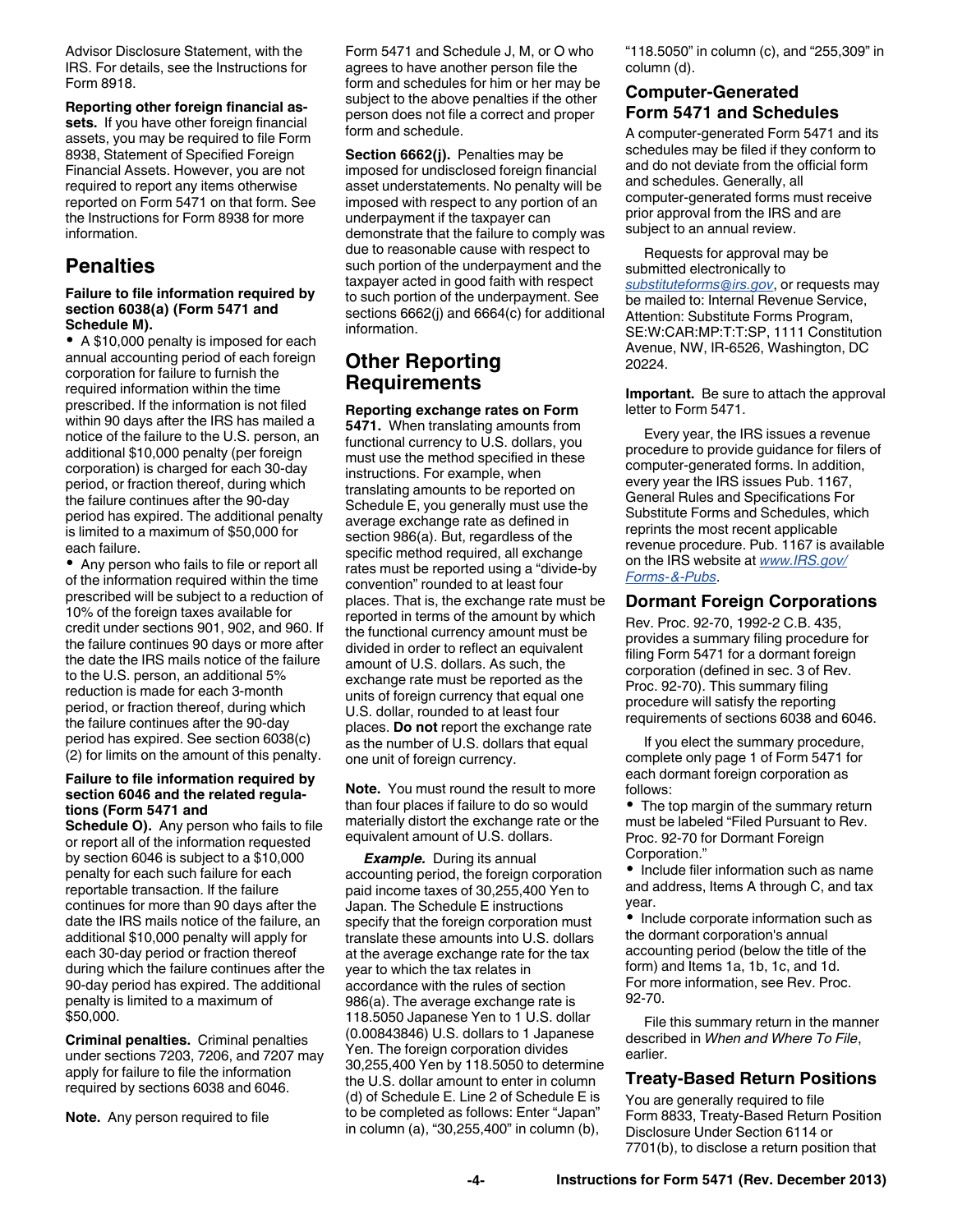any treaty of the United States (such as an income tax treaty, an estate and gift tax treaty, or a friendship, commerce, and navigation treaty):

Overrides or modifies any provision of the Internal Revenue Code and

Causes, or potentially causes, a reduction of any tax incurred at any time.

See Form 8833 for exceptions.

Failure to make a required disclosure may result in a \$1,000 penalty (\$10,000 for a C corporation). See section 6712.

### **Section 362(e)(2)(C) Elections**

The transferor and transferee in certain section 351 transactions may make a joint election under section 362(e)(2)(C) to limit the transferor's basis in the stock received instead of the transferee's basis in the transferred property. The election is made by a statement as provided in Notice 2005-70, 2005-41 I.R.B. 694, and regulations under section 362(e)(2).



*Do not attach the statement described above to Form 5471.*

### **Section 108(i) Elections**

The controlling domestic shareholder(s) of a CFC may make the election under section 108(i) to defer recognizing discharge of indebtedness income in certain situations. The election is made by a statement as provided in Rev. Proc. 2009-37, 2009-36 I.R.B. 309.



*Do not attach the statement described above to Form 5471.*

#### **Corrections to Form 5471**

If you file a Form 5471 that you later determine is incomplete or incorrect, file a corrected Form 5471 with an amended tax return, using the amended return instructions for the return with which you originally filed Form 5471. Write "corrected" at the top of the form and attach a statement identifying the changes.

# **Specific Instructions**

**Important.** If the information required in a given section exceeds the space provided within that section, **do not** write "see attached" in the section and then attach all of the information on additional sheets. Instead, complete all entry spaces in the section and attach the remaining information on additional sheets. The additional sheets must conform with the IRS version of that section.

### **Identifying Information**

### **Annual Accounting Period**

Enter, in the space provided below the title of Form 5471, the annual accounting period of the foreign corporation for which you are furnishing information. Except for information contained on Schedule O, report information for the tax year of the foreign corporation that ends with or within your tax year. When filing Schedule O, report acquisitions, dispositions, and organizations or reorganizations that occurred during your tax year.

**Specified foreign corporation.** The annual accounting period of a specified foreign corporation is generally required to be the tax year of the corporation's majority U.S. shareholder. If there is more than one majority shareholder, the required tax year will be the tax year that results in the least aggregate deferral of income to all U.S. shareholders of the foreign corporation.

A specified foreign corporation is any foreign corporation:

1. That is treated as a CFC under subpart F and

2. In which more than 50% of the total voting power or value of all classes of stock of the corporation is treated as owned by a U.S. shareholder.

For more information, see section 898 and Rev. Procs. 2002-37, 2002-22 I.R.B. 1030, and 2002-39, 2002-22 I.R.B. 1046, as modified by Notice 2002-72, 2002-46 I.R.B. 843.

### **Name Change**

If the name of either the person filing the return or the corporation whose activities are being reported changed within the past 3 years, show the prior name(s) in parentheses after the current name.

#### **Address**

Include the suite, room, or other unit number after the street address. If the post office does not deliver mail to the street address and the U.S. person has a P.O. box, show the box number instead.

**Foreign address.** Enter the information in the following order: city, province or state, and country. Follow the country's practice for entering the postal code, if any. Do not abbreviate the country name.

### **Item A—Identifying Number**

The identifying number of an individual is his or her social security number (SSN). The identifying number of all others is their employer identification number (EIN). If a U.S. corporation that owns stock in a foreign corporation is a member of a consolidated group, list the common parent as the person filing the return and enter its EIN in Item A.

### **Item B—Category of Filer**

Complete Item B to indicate the category or categories that describe the person filing this return. If more than one category applies, check all boxes that apply.

### **Item C—Percentage of Voting Stock Owned**

Enter the total percentage of the foreign corporation's voting stock you owned directly, indirectly, or constructively at the end of the corporation's annual accounting period.

### **Item D—Person(s) on Whose Behalf This Information Return Is Filed**

The person that files the required information on behalf of other persons must complete Item D. See *Multiple filers of same information*, earlier. Identify only the direct owners in Item D who are also members of the consolidated group; constructive owners who are also members of the consolidated group are not required to be listed. In addition, a separate Schedule I must be filed for each person described in Category 4 or 5.

Except for members of the filer's consolidated return group, all persons identified in Item D must attach a statement to their tax returns that includes the following information:

• A statement that their filing requirements have been or will be satisfied;

The name, address, and identifying number of the return with which the information was or will be filed; and

• The IRS Service Center where the return was or will be filed. If the return was or will be filed electronically, enter "e-file."

### **Item 1b(2)—Reference ID Number**

A reference ID number (defined below) is required on line 1b(2) only in cases where no EIN was entered on line 1b(1) for the foreign corporation. However, filers are permitted to enter both an EIN on line 1b(1) and a reference ID number on line 1b(2). If applicable, enter the reference ID number you have assigned to the foreign corporation identified on line 1a.

A "reference ID number" is a number established by or on behalf of the U.S. person identified at the top of page 1 of the form that is assigned to a foreign corporation with respect to which Form 5471 reporting is required. These numbers are used to uniquely identify the foreign corporation in order to keep track of the corporation from tax year to tax year.

The reference ID number must meet the requirements set forth below.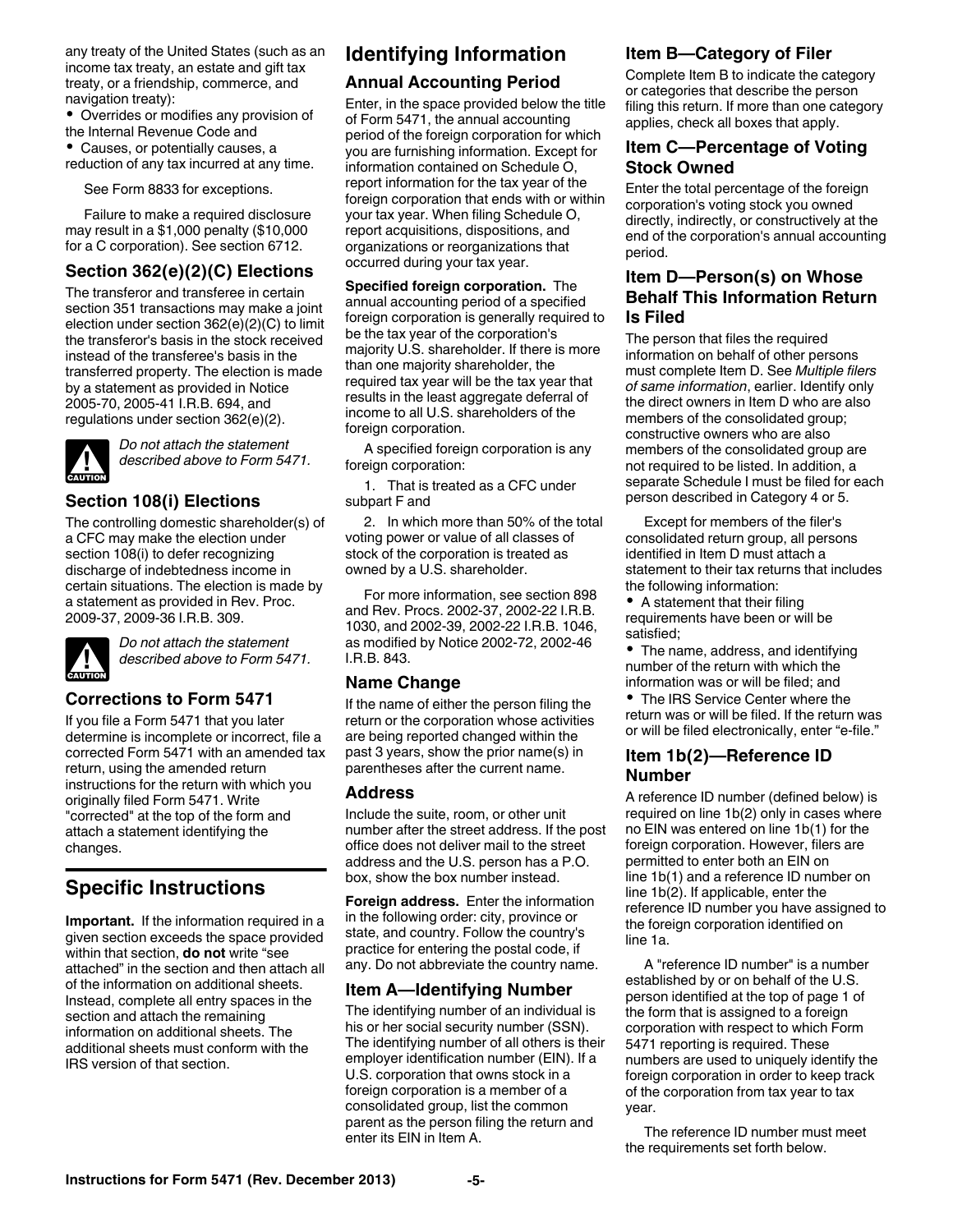**Note.** Because reference ID numbers are established by or on behalf of the U.S. person filing Form 5471, there is no need to apply to the IRS to request a reference ID number or for permission to use these numbers.

**Note.** The reference ID number assigned to a foreign corporation on Form 5471 generally has relevance only on Form 5471, its schedules, and any other form that is attached to or associated with Form 5471, and should generally not be used with respect to that foreign corporation on any other IRS forms. However, the foreign corporation's reference ID number should also be entered on Form 8858 if the foreign corporation is listed as a tax owner of a foreign disregarded entity (FDE) on Form 8858. See the instructions for Form 8858, line 3c(2) for more information.

**Requirements.** The reference ID number that is entered in item 1b(2) must be alphanumeric (defined later) and no special characters or spaces are permitted. The length of a given reference ID number is limited to 50 characters.

The same reference ID number must be used consistently from tax year to tax year with respect to a given foreign corporation. If for any reason a reference ID number falls out of use (for example, the foreign corporation no longer exists due to disposition or liquidation), the reference ID number used for that foreign corporation cannot be used again for another foreign corporation for purposes of Form 5471 reporting.

For these purposes, the term "alphanumeric" means the entry can be alphabetical, numeric, or any combination of the two.

There are some situations that warrant correlation of a new reference ID number with a previous reference ID number when assigning a new reference ID number to a foreign corporation. For example: • In the case of a merger or acquisition, a

Form 5471 filer must use a reference ID number which correlates the previous reference ID number with the new reference ID number assigned to the foreign corporation.

 In the case of an entity classification election that is made on behalf of a foreign corporation on Form 8832, Regulations section 301.6109-1(b)(2)(v) requires the foreign corporation to have an EIN for this election. For the first year that Form 5471 is filed after an entity classification election is made on behalf of the foreign corporation on Form 8832, the new EIN must be entered on line 1b(1) of Form 5471 and the old reference ID number must be entered on line 1b(2). In subsequent years, the Form 5471 filer may continue to enter both the EIN on line 1b(1) and the reference ID number on

line 1b(2), but must enter at least the EIN on line 1b(1).

You must correlate the reference ID numbers as follows: New reference ID number [space] Old reference ID number. If there is more than one old reference ID number, you must enter a space between each such number. As indicated above, the length of a given reference ID number is limited to 50 characters and each number must be alphanumeric and no special characters are permitted.

**Note.** This correlation requirement applies only to the first year the new reference ID number is used.

### **Items 1f and 1g—Principal Business Activity**

Enter the principal business activity code number and the description of the activity from the list beginning on page 16.

#### **Item 1h—Functional Currency**

Enter the foreign corporation's functional currency. Regulations sections 1.6038-2(h) and 1.6046-1(g) require that certain amounts be reported in U.S. dollars and/or in the foreign corporation's functional currency. The specific instructions for the affected schedules state these requirements.

Special rules apply for foreign corporations that use the U.S. dollar approximate separate transactions method of accounting (DASTM) under Regulations section 1.985-3. See the instructions for Schedule C and Schedule H.

### **Schedule B**

Category 3 and 4 filers must complete Schedule B for U.S. persons that owned (at any time during the annual accounting period), directly or indirectly through foreign entities, 10% or more in value or voting power of any class of the corporation's outstanding stock.

**Column (e).** Enter each shareholder's allocable percentage of the foreign corporation's subpart F income.

### **Schedule C**

If the foreign corporation uses the U.S. dollar approximate separate transactions method of accounting (DASTM) under Regulations section 1.985-3, the functional currency column should reflect local hyperinflationary currency amounts computed in accordance with U.S. Generally Accepted Accounting Principles (GAAP). The U.S. dollar column should reflect such amounts translated into dollars under U.S. GAAP translation rules. Differences between this U.S. dollar GAAP column and the U.S. dollar income or loss figured for tax purposes under Regulations section 1.985-3(c) should be

accounted for on Schedule H. See *Schedule H, Special rules for DASTM,*  below.

**Line 19.** The terms "extraordinary items" and "prior period adjustments" have the same meaning given to them by U.S. GAAP (see Opinion No. 30 of the Accounting Principles Board and Statement No. 16 of the Financial Accounting Standards Board).

**Line 20.** Enter the income, war profits, and excess profits taxes deducted in accordance with U.S. GAAP.

**Important.** Differences between this functional currency amount and the amount of taxes that reduce U.S. earnings and profits (E&P) should be accounted for on line 2g of Schedule H.

### **Schedule E**

List income, war profits, and excess profits taxes paid or accrued to the United States and to any foreign country or U.S. possession for the annual accounting period. Report these amounts in column (b) in the local currency in which the taxes are payable. Translate these amounts into U.S. dollars at the average exchange rate for the tax year to which the tax relates unless one of the exceptions below applies. See section 986(a).

**Exceptions.** If one of the following exceptions applies, use the exchange rate in effect on the date you paid the tax.

1. The tax is paid before the beginning of the year to which the tax relates.

2. For tax years beginning after December 31, 2004, there is an election in effect under section 986(a)(1)(D) to translate foreign taxes attributable to the CFC using the exchange rate in effect on the date of payment.

Enter the exchange rate used in column (c). Report the exchange rate using the "divide-by convention" specified under *Reporting Exchange Rates on Form 5471*, earlier. Enter the translated dollar amount in column (d).

### **Schedule F**

If the foreign corporation uses DASTM, the tax balance sheet on Schedule F should be prepared and translated into U.S. dollars according to Regulations section 1.985-3(d), rather than U.S. GAAP.

# **Schedule G**

### **Question 1**

If the foreign corporation owned at least a 10% interest, directly or indirectly, in any foreign partnership, attach a statement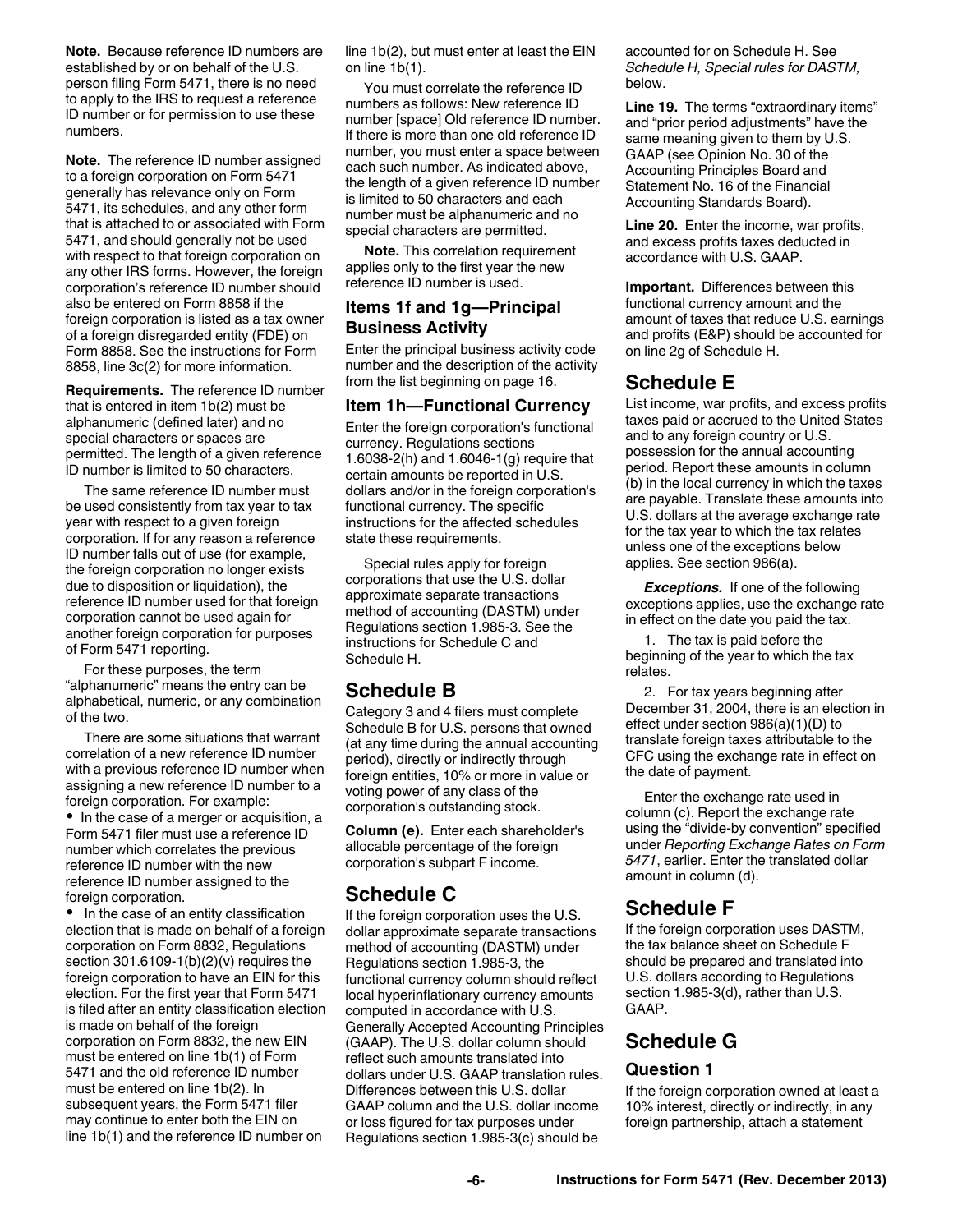listing the following information for each foreign partnership:

1. Name and EIN (if any) of the foreign partnership;

2. Identify which, if any, of the following forms the foreign partnership filed for its tax year ending with or within the corporation's tax year: Form 1042, 1065 or 1065-B, or 8804;

3. Name of the tax matters partner (if any); and

4. Beginning and ending dates of the foreign partnership's tax year.

### **Question 3**

Check the "Yes" box if the foreign corporation is the tax owner of a foreign disregarded entity (FDE) . The "tax owner" of an FDE is the person that is treated as owning the assets and liabilities of the FDE for purposes of U.S. income tax law.

If the foreign corporation is the tax owner of an FDE and you are a Category 4 or 5 filer of Form 5471, you are required to attach Form 8858 to Form 5471.

If the foreign corporation is the tax owner of an FDE and you are not a Category 4 or 5 filer of Form 5471, you must attach the statement described below in lieu of Form 8858.

**Statement in lieu of Form 8858.** This statement must list the name of the FDE, country under whose laws the FDE was organized, and EIN (if any) of the FDE.

# **Schedule H**

Use Schedule H to report the foreign corporation's current earnings and profits (E&P) for U.S. tax purposes. Enter the amounts on lines 1 through 5c in functional currency.

**Special rules for DASTM.** If the foreign corporation uses DASTM, enter on line 1 the dollar GAAP income or (loss) from line 21 of Schedule C. Enter on lines 2a through 4 the adjustments made in figuring current E&P for U.S. tax purposes. Report these amounts in U.S. dollars. Enter on line 5b the DASTM gain or loss figured under Regulations section 1.985-3(d).

**Lines 2a through 2h.** Certain adjustments (required by Regulations sections 1.964-1(b) and (c)) must be made to the foreign corporation's line 1 net book income or (loss) to determine its current E&P. These adjustments may include both positive and negative adjustments to conform the foreign book income to U.S. GAAP and to U.S. tax accounting principles. If the foreign corporation's books are maintained in functional currency in accordance with U.S. GAAP, enter on line 1 the functional currency GAAP income or (loss) from line 21 of Schedule C, rather than starting

with foreign book income, and show GAAP-to-tax adjustments on lines 2a through 2h.

**Lines 2b and 2c.** Generally, depreciation, depletion, and amortization allowances must be based on the historical cost of the underlying asset, and depreciation must be figured according to section 167. However, if 20% or more of the foreign corporation's gross income is from U.S. sources, depreciation must be figured on a straight line basis according to Regulations section 1.312-15.

**Line 2f.** Inventories must be taken into account according to the rules of sections 471 (incorporating the provisions of section 263A) and 472 and the related regulations.

**Line 2g.** See the instructions for Schedule C, line 20, above.

**Line 2h.** Enter the net amount of any additional adjustments not included on lines 2a through 2g. List these additional adiustments on a separate statement. Attach this statement to Form 5471.

**Line 5b.** DASTM gain or (loss), reflecting unrealized exchange gain or loss, should be entered on line 5b only for foreign corporations that use DASTM.

**Line 5d.** Enter the line 5c functional currency amount translated into U.S. dollars at the average exchange rate for the foreign corporation's tax year. See section 989(b). Report the exchange rate using the "divide-by convention" specified under *Reporting Exchange Rates on Form 5471*, earlier. If the foreign corporation uses DASTM, enter on line 5d the same amount entered on line 5c.

**Blocked income.** The E&P of the foreign corporation, as reflected on Schedule H, must not be reduced by all or any part of such E&P that could not have been distributed by the foreign corporation due to currency or other restrictions or limitations imposed under the laws of any foreign country.

# **Schedule I**

Use Schedule I to report in U.S. dollars the U.S. shareholder's pro rata share of income from the foreign corporation reportable under subpart F and other income realized from a corporate distribution.

**Note.** A separate Schedule I must be filed by each Category 4 or 5 U.S. shareholder for whom reporting is furnished on this Form 5471.

#### **Line 1**

**Subpart F income.** Generally, the income of a foreign corporation with U.S. shareholders is not taxed to those U.S. shareholders until the income is

repatriated to the United States (e.g., through the payment of dividends to the U.S. shareholders or in the form of gain on the disposition of the U.S. shareholders' stock in the foreign corporation). However, this deferral of U.S. tax is not available to U.S. shareholders of CFCs with certain types of income, including subpart F income. For more information, see sections 951 and 952.

Use Worksheet A (which begins on page 8) to compute the U.S. shareholder's pro rata share of subpart F income of the CFC. Subpart F income includes the following:

Adjusted net foreign base company income (lines 1 through 19);

Adjusted net insurance income (line 20);

Adjusted net related person insurance income (line 21);

- International boycott income (line 22);
- $\bullet$  Illegal bribes, kickbacks, and other payments (line 23); and
- Income from a country described in section 952(a)(5) (line 24).

**Important.** If the subpart F income of any CFC for any tax year was reduced because of the current E&P limitation (see the instructions for line 29 of Worksheet A, later), any excess of the E&P of the CFC for any subsequent tax year over the subpart F income of the CFC for the tax year must be recharacterized as subpart F income.

#### **Lines 2 Through 4**

Other amounts not eligible for deferral that are reported on Schedule I include:

• Earnings invested in U.S. property (Worksheet B);

Amounts withdrawn from qualified investments in less developed countries and amounts withdrawn from qualified investments in foreign base company shipping operations (Worksheet C); and

Amounts withdrawn from investment in export trade assets (Worksheet D).

### **Line 5**

Enter the factoring income (as defined in section 864(d)(1)) if no subpart F income is reported on line 1a, Worksheet A, because of the operation of the de minimis rule (see lines 1a, 9, and 11 of Worksheet A and the related instructions).

### **Line 6**

Add lines 1 through 5. Enter the result here and on your tax return. For a corporate U.S. shareholder, enter the result on Form 1120, Schedule C, line 14, or on the comparable line of other corporate tax returns. For a noncorporate U.S. shareholder, enter the result on Form 1040, line 21 (Other Income), or on the comparable line of other noncorporate tax returns.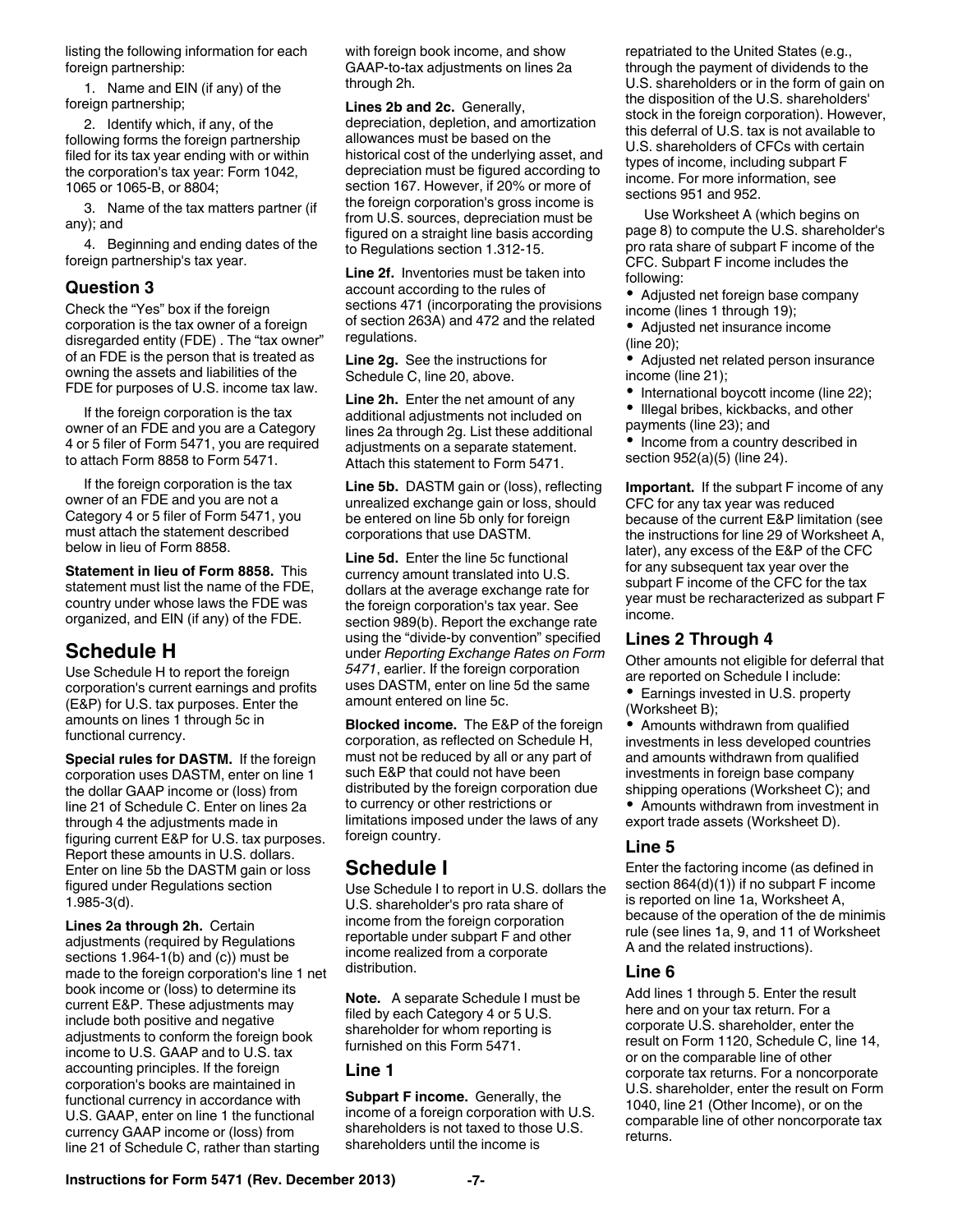### **Line 7**

Enter the dividends you received from the foreign corporation that were not previously taxed under subpart F in the current year or in any prior year.

#### **Line 8**

If previously taxed E&P described in section 959(a) or (b) was distributed, enter the amount of foreign currency gain or (loss) on the distribution, computed under section 986(c). See Notice 88-71, 1988-2 C.B. 374, for rules for computing section 986(c) gain or (loss).

For a corporate U.S. shareholder, include the gain or (loss) as "other income" on line 10 of Form 1120, or on the comparable line of other corporate tax returns. For a noncorporate U.S. shareholder, include the result as "other income" on line 21 of Form 1040, or on the comparable line of other noncorporate tax returns.

Certain current year deficits of a member of the same chain of corporations may be considered in determining subpart F income. See section 952(c)(1)(C).

### **Worksheet A**

#### **Foreign base company income.**

Foreign base company income generally does not include:

Foreign base company shipping income as defined in former section 954(f).

Foreign personal holding company income derived in the active conduct of a CFC of a banking, finance, or similar business (section 954(h)).

Certain investment income derived by a qualifying insurance company and by certain qualifying insurance branches (sections 953(a)(2) and 954(i)).

Exempt insurance income under section 953(e) or that is not treated as foreign personal holding company income under the active conduct of an insurance business exception (section 954(i)); the active conduct of a banking, financing, or similar business exception (section 954(h)); or the securities dealer exception (section 954(c)(2)(C)(ii)).

**Line 1a. Do not** include the following: • Interest from conducting a banking business that is "export financing interest" (section 904(d)(2)(G));

• Rents and royalties from actively conducting a trade or business received from a person other than a "related person" (as defined in section 954(d)(3)); and

Dividends, interest, rent or royalty income from related corporate payors described in section 954(c)(3). However, see section 964(e) for an exception.

Interest income includes factoring income arising when a person acquires a trade or service receivable (directly or

indirectly) from a related person. The income is treated as interest on a loan to the obligor under section 864(d)(1) and is generally not eligible for the de minimis, export financing, and related party exceptions to the inclusion of subpart F income. Also, a trade or service receivable acquired or treated as acquired by a CFC from a related U.S. person is considered an investment in U.S. property for purposes of section 956 (Worksheet B) if the obligor is a U.S. person.

**Line 1b.** Enter the excess of gains over losses from the sale or exchange of: • Property that produces the type of income reportable on line 1a.

An interest in a trust, partnership, or REMIC. However, see the instructions for line 1i for an exception that provides for look-through treatment for certain sales of partnership interests.

• Property that does not produce any income.

#### **Do not** include:

• Income, gain, deduction, or loss from any transaction (including a hedging transaction) and transactions involving physical settlement of a regular dealer in property, forward contracts, option contracts, and similar financial instruments (section 954(c)(2)(C)).

Gains and losses from the sale or exchange of any property that, in the hands of the CFC, is property described in section 1221(a)(1).

**Line 1c.** Enter the excess of gains over losses from transactions (including futures, forward, and similar transactions) in any commodities. See section 954(c)(1) (C) for exceptions. See section 954(c)(5) for a definition and special rules relating to commodity transactions.

**Line 1d.** Enter the excess of foreign currency gains over foreign currency losses from section 988 transactions. An exception applies to transactions directly related to the business needs of a CFC.

**Line 1e.** Enter any income equivalent to interest, including income from commitment fees (or similar amounts) for loans actually made.

**Line 1f.** Include net income from notional principal contracts (except a contract entered into to hedge inventory property).

**Line 1g.** Include payments in lieu of dividends that are made as required under section 1058.

**Line 1h.** Enter amounts received: Under a contract under which the corporation is to furnish personal services if (a) some person other than the corporation has a right to designate (by name or by description) the individual who is to perform the services or (b) the individual who is to perform the services is designated (by name or by description) in the contract, and

• From the sale or other disposition of such a contract.

**Note.** The above rules apply with respect to amounts received for services under a particular contract only if at some time during the tax year 25% or more in value of the outstanding stock of the corporation is owned, directly or indirectly, by or for the individual who has performed, is to perform, or may be designated (by name or by description) as the one to perform, such services.

**Line 1i.** For tax years beginning after December 31, 2004, in the case of any sale by a CFC of an interest in a partnership with respect to which the CFC is a 25% owner (defined below), such CFC is treated for purposes of computing its foreign personal holding company income as selling the proportionate share of the assets of the partnership attributable to such interest. Thus, the sale of a partnership interest by a CFC that meets the ownership threshold constitutes subpart F income only to the extent that a proportionate sale of the underlying partnership assets attributable to the partnership interest would constitute subpart F income. Do not report these amounts on line 1b. Instead, report them on new line 1i.

**25% owner.** For purposes of these rules, a 25% shareholder is a CFC that owns directly 25% or more of the capital or profits interest in a partnership. For purposes of the preceding sentence, if a CFC is a shareholder or partner of a corporation or partnership, the CFC is treated as owning directly its proportionate share of any such capital or profits interest held directly or indirectly by such corporation or partnership. If a CFC is treated as owning a capital or profits interest in a partnership under constructive ownership rules similar to the rules of section 958(b), the CFC shall be treated as owning such interest directly or indirectly for purposes of this definition.

**Line 11. De minimis rule.** If the sum of foreign base company income (determined without regard to section 954(b)(5)) and gross insurance income (as defined in section 954(b)(3)(C)) for the tax year is **less than** the smaller of 5% of gross income for income tax purposes, or \$1 million, then no portion of the gross income for the tax year is treated as foreign base company income or insurance income. In this case, enter zero on line 11 and skip lines 12 through 21. Otherwise, go to line 12.

**Line 12. Full inclusion rule.** If the sum of foreign base company income (determined without regard to section 954(b)(5)) and gross insurance income for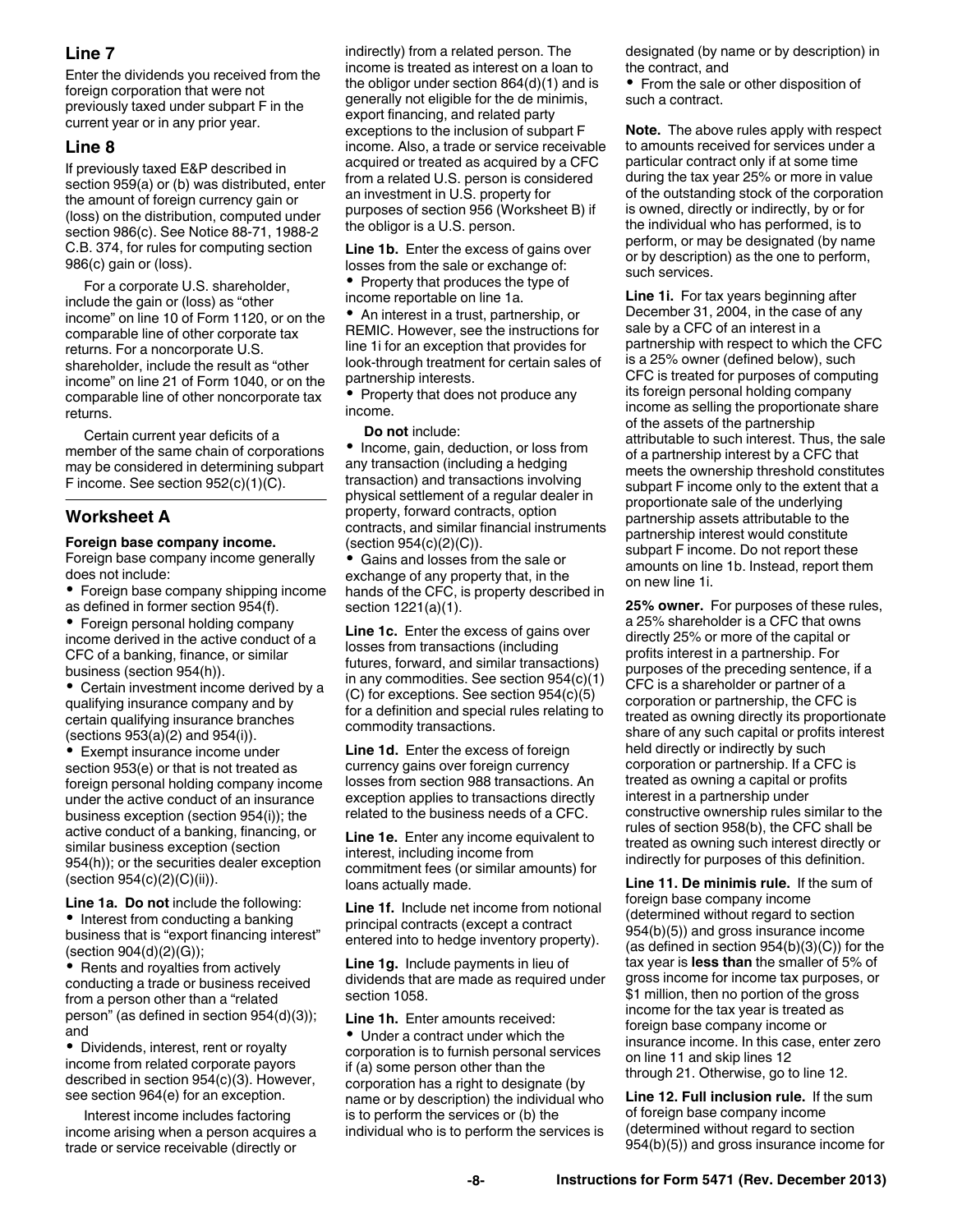Worksheet A— Foreign Base Company Income and Insurance Income and Summary of U.S. Shareholder's Pro Rata Share of Subpart F Income of a CFC (See instructions beginning on page 8.) Enter the amounts on lines 1a through 38a in functional currency.

|        | no annoanto on mioo na tinoaghi ood in ranottonal oan ono                                                                                                                                                                     |                          |                         |
|--------|-------------------------------------------------------------------------------------------------------------------------------------------------------------------------------------------------------------------------------|--------------------------|-------------------------|
| 1.     | Gross foreign personal holding company income:                                                                                                                                                                                |                          |                         |
|        | a Dividends, interest, royalties, rents, and annuities (section 954(c)(1)(A)                                                                                                                                                  |                          |                         |
|        | (excluding amounts described in sections 954(c)(2), (3), and (6)))                                                                                                                                                            | 1a                       |                         |
|        | <b>b</b> Excess of gains over losses from certain property transactions                                                                                                                                                       |                          |                         |
|        | $(\text{section } 954(c)(1)(B))$ .                                                                                                                                                                                            | 1b                       |                         |
|        | c Excess of gains over losses from commodity transactions (section 954(c)(1)(C))                                                                                                                                              | 1c                       |                         |
|        | d Excess of foreign currency gains over foreign currency losses (section 954(c)(1)(D))                                                                                                                                        | 1d                       |                         |
|        | <b>e</b> Income equivalent to interest (section $954(c)(1)(E)$ ).<br>and the company of the company                                                                                                                           | 1e                       |                         |
| f      | Net income from a notional principal contract (section 954(c)(1)(F)).                                                                                                                                                         | 1f                       |                         |
| g      | Payments in lieu of dividends (section 954(c)(1)(G))<br><b>Contractor</b>                                                                                                                                                     | 1 <sub>g</sub>           |                         |
|        | h Certain amounts received for services under personal service                                                                                                                                                                |                          |                         |
|        | contracts (see section $954(c)(1)(H)$ ) $\ldots$ $\ldots$ $\ldots$ $\ldots$                                                                                                                                                   | 1h                       |                         |
|        | Certain amounts from sales of partnership interests to which the                                                                                                                                                              |                          |                         |
|        | look-through rule of section 954(c)(4) applies                                                                                                                                                                                | 1i                       | $\mathbf{2}$            |
| 2      | Gross foreign personal holding company income. Add lines 1a through 1i.                                                                                                                                                       |                          | 3                       |
| 3      | Gross foreign base company sales income (see section 954(d))                                                                                                                                                                  |                          | $\overline{\mathbf{4}}$ |
| 4      | Gross foreign base company services income (see section 954(e))                                                                                                                                                               |                          | 5                       |
| 5      | Gross foreign base company oil-related income (see section $954(q)$ ) after application of section $954(b)(6)$                                                                                                                |                          | 6                       |
| 6      | Gross foreign base company income. Add lines 2 through 5                                                                                                                                                                      |                          | $\overline{7}$          |
| 7<br>8 | Gross insurance income (see sections 953 and 954(b)(3)(C) and the instructions for lines 20 and 21).<br>Gross foreign base company income and gross insurance income. Add lines 6 and 7.                                      |                          | 8                       |
| 9      | Enter 5% of total gross income (as computed for income tax purposes)                                                                                                                                                          |                          | 9                       |
| 10     | Enter 70% of total gross income (as computed for income tax purposes).                                                                                                                                                        |                          | 10                      |
| 11     | If line 8 is less than line 9 and less than \$1 million, enter -0- on this line and skip lines 12 through 21                                                                                                                  |                          | 11                      |
| 12     | If line 8 is more than line 10, enter total gross income (as computed for income tax purposes).                                                                                                                               |                          | 12                      |
| 13     | Total adjusted gross foreign base company income and insurance income (enter the greater                                                                                                                                      |                          |                         |
|        | of line 8 or line 12) $\ldots$ $\ldots$ $\ldots$ $\ldots$                                                                                                                                                                     |                          | 13                      |
| 14     | Adjusted net foreign personal holding company income:                                                                                                                                                                         |                          |                         |
|        | a Enter amount from line 2                                                                                                                                                                                                    | 14a                      |                         |
|        | <b>b</b> Expenses directly related to amount on line 2                                                                                                                                                                        | 14 <sub>b</sub>          |                         |
|        | c Subtract line 14b from line 14a                                                                                                                                                                                             | 14 <sub>c</sub>          |                         |
|        | <b>d</b> Related person interest expense (see section $954(b)(5)$ )                                                                                                                                                           | 14d                      |                         |
|        | e Other expenses allocated and apportioned to the amount on line 2                                                                                                                                                            |                          |                         |
|        | under section 954(b)(5)<br><u>.</u>                                                                                                                                                                                           | 14e                      |                         |
|        | f Net foreign personal holding company income. Subtract the sum of                                                                                                                                                            |                          |                         |
|        | lines 14d and 14e from line 14c<br>$\mathbf{r}$ and $\mathbf{r}$<br>and the state of the state                                                                                                                                | 14f                      |                         |
|        | g Net foreign personal holding company income excluded under                                                                                                                                                                  |                          |                         |
|        | high-tax exception                                                                                                                                                                                                            | 14g                      |                         |
|        | h Subtract line 14g from line 14f                                                                                                                                                                                             |                          | 14h                     |
| 15     | Adjusted net foreign base company sales income:                                                                                                                                                                               |                          |                         |
|        | a Enter amount from line 3 and a series and a series are all the series and a series are all the series are all the series are all the series are all the series and a series of the series of the series and a series of the | 15a                      |                         |
|        | <b>b</b> Expenses allocated and apportioned to the amount on line 3 under                                                                                                                                                     |                          |                         |
|        |                                                                                                                                                                                                                               | 15 <sub>b</sub>          |                         |
|        | c Net foreign base company sales income. Subtract line 15b from line 15a                                                                                                                                                      | 15 <sub>c</sub><br>15d   |                         |
|        | d Net foreign base company sales income excluded under high-tax exception.                                                                                                                                                    |                          |                         |
|        | e Subtract line 15d from line 15c                                                                                                                                                                                             |                          | 15e                     |
| 16     | Adjusted net foreign base company services income:                                                                                                                                                                            | 16a                      |                         |
|        | a Enter amount from line 4                                                                                                                                                                                                    | 16 <sub>b</sub>          |                         |
|        | <b>b</b> Expenses allocated and apportioned to line 4 under section 954(b)(5)                                                                                                                                                 | 16c                      |                         |
|        | c Net foreign base company services income. Subtract line 16b from line 16a.<br>d Net foreign base company services income excluded under high-tax exception                                                                  | <b>16d</b>               |                         |
|        | e Subtract line 16d from line 16c.                                                                                                                                                                                            | the contract of the con- | 16e                     |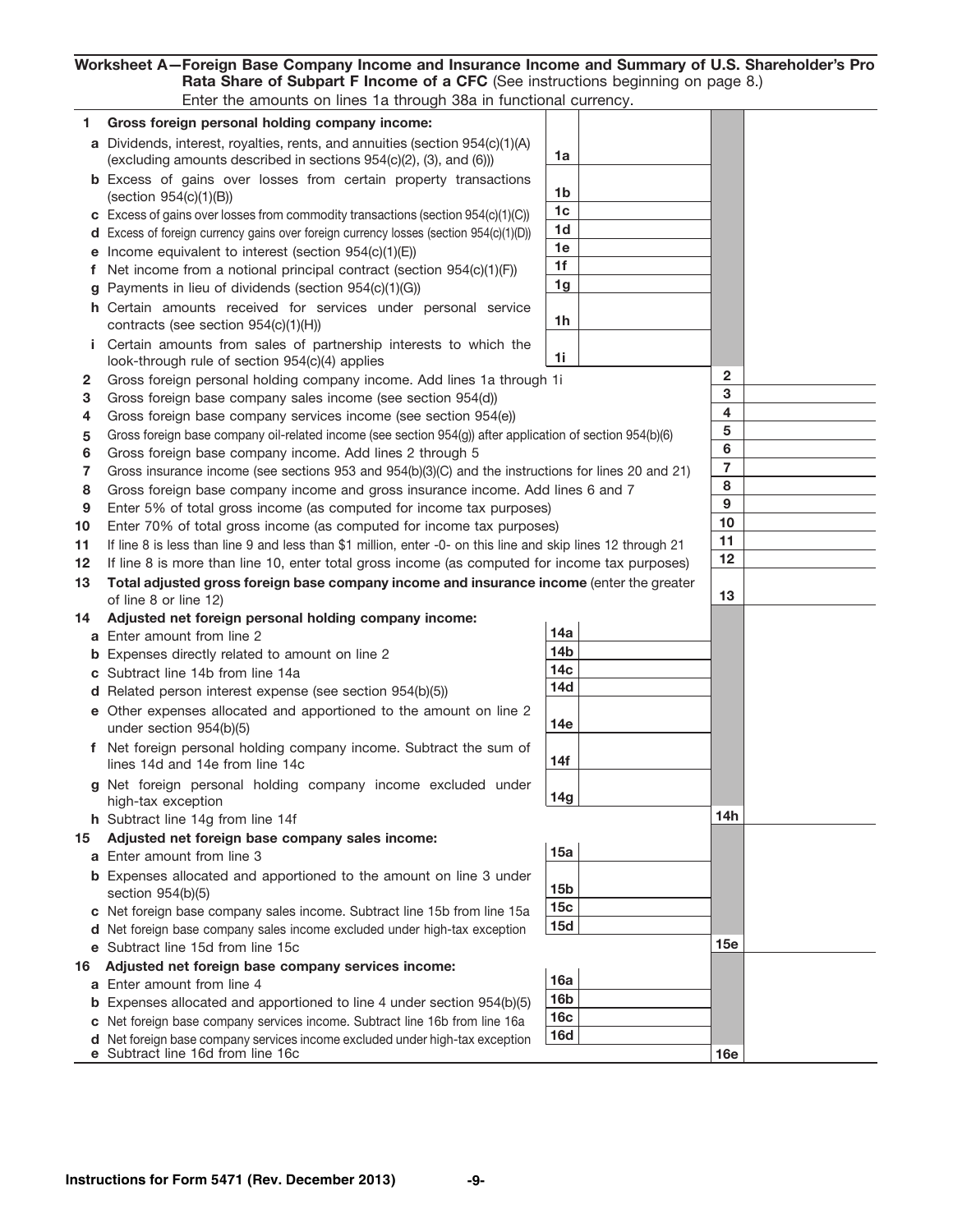|          | <b>Worksheet A</b> (continued) (See instructions.)                                                                                                                                                                             |                                  |            |
|----------|--------------------------------------------------------------------------------------------------------------------------------------------------------------------------------------------------------------------------------|----------------------------------|------------|
| 17       | Adjusted net foreign base company oil-related income:                                                                                                                                                                          |                                  |            |
| a        | Enter amount from line 5.                                                                                                                                                                                                      | 17a                              |            |
| b        | Expenses allocated and apportioned to line 5 under section 954(b)(5)                                                                                                                                                           | 17 <sub>b</sub>                  |            |
| c        | Subtract line 17b from line 17a                                                                                                                                                                                                |                                  | 17c        |
| 18       | Adjusted net full inclusion foreign base company income:                                                                                                                                                                       |                                  |            |
| a        | Enter the excess, if any, of line 12 over line 8.                                                                                                                                                                              | 18a                              |            |
| b        | Expenses allocated and apportioned under section 954(b)(5).                                                                                                                                                                    | 18 <sub>b</sub>                  |            |
| C.       | Net full inclusion foreign base company income. Subtract line 18b                                                                                                                                                              |                                  |            |
|          |                                                                                                                                                                                                                                | 18c                              |            |
| d        | Net full inclusion foreign base company income excluded under                                                                                                                                                                  | <b>18d</b>                       |            |
|          |                                                                                                                                                                                                                                |                                  | 18e        |
| е        |                                                                                                                                                                                                                                |                                  | 19         |
| 19       | Adjusted net foreign base company income. Add lines 14h, 15e, 16e, 17c, and 18e<br>Adjusted net insurance income (other than related person insurance income):                                                                 |                                  |            |
| 20<br>a  | Enter amount from line 7 (other than related person insurance income).                                                                                                                                                         | 20a                              |            |
|          | Expenses allocated and apportioned to the amount from line 7 under                                                                                                                                                             |                                  |            |
| b        | section 953<br>and the series of the series of the series of the series                                                                                                                                                        | 20b                              |            |
|          | Net insurance income. Subtract line 20b from line 20a                                                                                                                                                                          | <b>20c</b>                       |            |
| d        | Net insurance income excluded under high-tax exception                                                                                                                                                                         | <b>20d</b>                       |            |
| е        | Subtract line 20d from line 20c.                                                                                                                                                                                               |                                  | <b>20e</b> |
| 21       | Adjusted net related person insurance income:                                                                                                                                                                                  |                                  |            |
| а        | Enter amount from line 7 that is related person insurance income.                                                                                                                                                              | 21a                              |            |
| b        | Expenses allocated and apportioned to related person insurance                                                                                                                                                                 |                                  |            |
|          | income under section 953.<br>and the company of the company of the                                                                                                                                                             | 21b                              |            |
| С        | Net related person insurance income. Subtract line 21b from line 21a                                                                                                                                                           | 21c                              |            |
| d        | Net related person insurance income excluded under high-tax exception                                                                                                                                                          | 21d                              |            |
| e        |                                                                                                                                                                                                                                |                                  | 21e        |
| 22       |                                                                                                                                                                                                                                |                                  | 22         |
| 23       |                                                                                                                                                                                                                                |                                  | 23         |
| 24       | Income described in section 952(a)(5) (see instructions) example and section of the section of the section of the section of the section of the section of the section of the section of the section of the section of the sec |                                  | 24         |
| 25       | Subpart F income before application of sections 952(b) and (c) and section 959(b). Add lines                                                                                                                                   |                                  | 25         |
| 26       | Enter portion of line 25 that is U.S. source income effectively                                                                                                                                                                |                                  |            |
|          | connected with a U.S. trade or business (section 952(b))                                                                                                                                                                       | 26                               |            |
| 27       | Exclusions under section 959(b)<br>the contract of the contract of the con-                                                                                                                                                    | 27                               |            |
| 28       | Total subpart F income. Subtract the sum of lines 26 and 27 from line 25                                                                                                                                                       |                                  | 28         |
| 29       | Current E&P                                                                                                                                                                                                                    |                                  | 29<br>30   |
| 30       | Enter the smaller of line 28 or line 29                                                                                                                                                                                        | and the state of the state<br>31 |            |
| 31<br>32 | Shareholder's pro rata share of line 30<br>Shareholder's pro rata share of export trade income                                                                                                                                 | 32                               |            |
| 33       | Subtract line 32 from line 31.                                                                                                                                                                                                 | 33                               |            |
| 34       | Divide the number of days in the tax year that the corporation was a CFC                                                                                                                                                       |                                  |            |
|          | by the number of days in the tax year and multiply the result by line 33                                                                                                                                                       | 34                               |            |
| 35       | Dividends paid to any other person with respect to your stock during                                                                                                                                                           |                                  |            |
|          |                                                                                                                                                                                                                                | 35                               |            |
| 36       | Divide the number of days in the tax year you did not own such stock                                                                                                                                                           |                                  |            |
|          | by the number of days in the tax year and multiply the result by line 33                                                                                                                                                       | 36                               |            |
| 37       | Enter the smaller of line 35 or line 36.                                                                                                                                                                                       | 37                               |            |
| 38a      | Shareholder's pro rata share of subpart F income. Subtract line 37 from line 34 contact the state of subsets of the state of subsets of the 37 from line 34 contact the state of the state of the state of the 37 from line 34 |                                  | 38a        |
| b        | Translate the amount on line 38a from functional currency to U.S. dollars at the average exchange<br>rate. See section 989(b). Enter the result here and on line 1, Schedule I.                                                |                                  | 38b        |
|          |                                                                                                                                                                                                                                |                                  |            |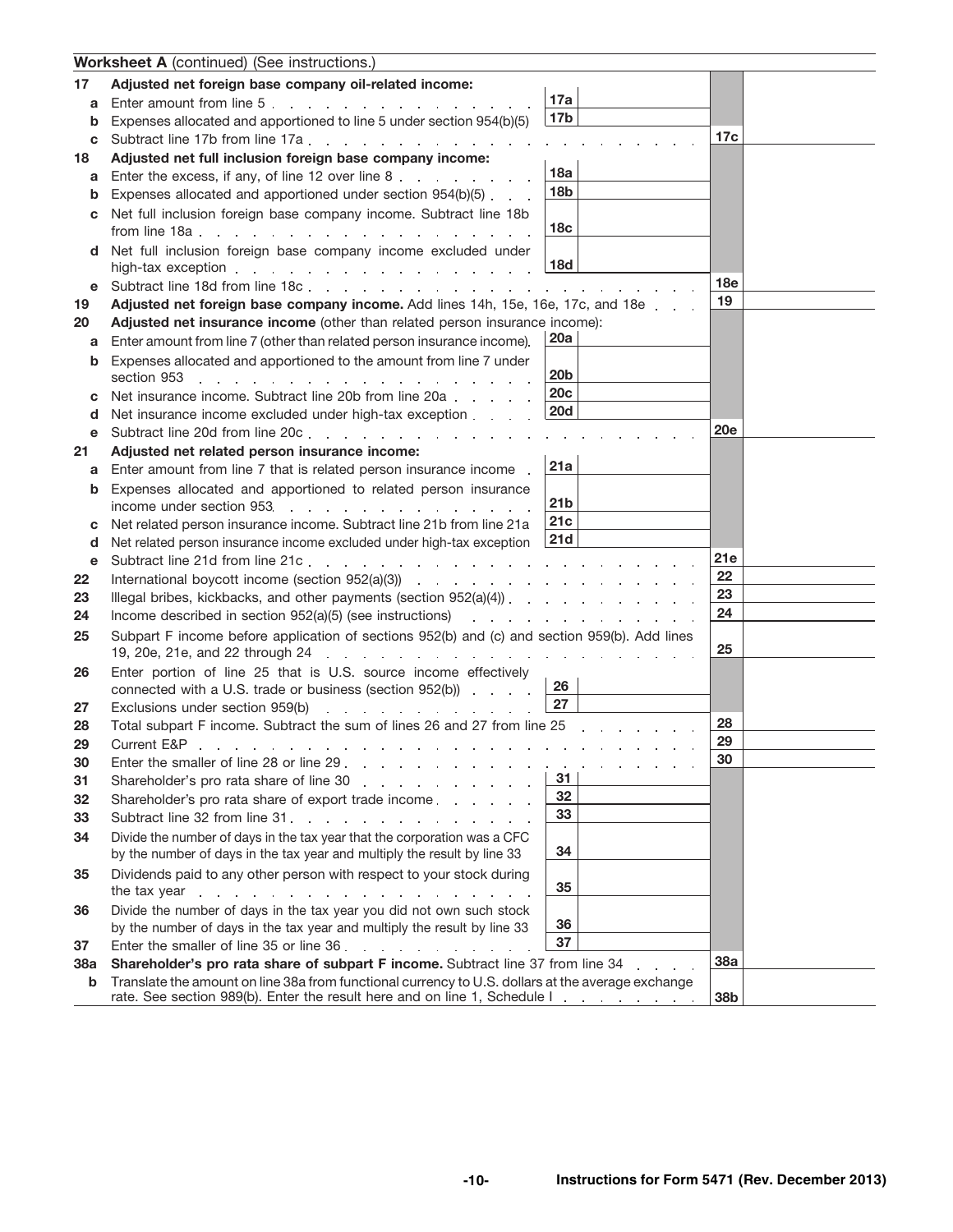the tax year exceeds 70% of gross income for income tax purposes, the entire gross income for the tax year must (subject to the high tax exception described below, the section 952(b) exclusion, and the deductions to be taken into account under section 954(b)(5)) be treated as foreign base company income or insurance income, whichever is appropriate. In this case, enter total gross income (for income tax purposes) on line 12. Otherwise, enter zero.

**Lines 14g, 15d, 16d, 18d, 20d, and 21d. Exception for certain income subject to high foreign taxes.** Foreign base company income and insurance income does not include any item of income received by a CFC if the taxpayer establishes that such income was subject to an effective rate of income tax imposed by a foreign country that is greater than 90% of the maximum rate of tax specified in section 11. This rule does not apply to foreign base company oil-related income. For more information, see section 954(b) (4) and Regulations section 1.954-1(d)(1).

**Line 20. Adjusted net insurance income.** In determining a shareholder's pro rata share of the subpart F income of a CFC, insurance income is any income: That is attributable to the issuing (or reinsuring) of any insurance or annuity contract:

1. For property in, liability from an activity in, or for the lives or health of residents of a country other than the country under the laws of which the CFC is created or organized or

2. For risks not described in 1 above, resulting from any arrangement in which another corporation receives a substantially equal amount of premiums or other consideration for issuing (or reinsuring) a contract described in 1 above.

That would, subject to the modifications provided in sections 953(b)(1) and 953(b) (2), be taxed under subchapter L (insurance company tax) if such income were income of a domestic insurance company.

**Line 21. Adjusted net related person insurance income.** In determining a shareholder's pro rata share of the subpart F income of a CFC, related person insurance income is any insurance income (within the meaning of section 953(a)) attributable to a policy of insurance or reinsurance for which the person insured (directly or indirectly) is a U.S. shareholder (as defined in section  $953(c)(1)(A)$ ) in a CFC, or a related person (as defined in section  $953(c)(6)$ ) to such a shareholder. In such case, the pro rata share referred to above is to be determined under the rules of section 953(c)(5).

**Exceptions.** The above definition does not apply to any foreign corporation if:

At all times during the foreign corporation's tax year, less than 20% of the total combined voting power of all classes of stock of the corporation entitled to vote, and less than 20% of the total value of the corporation, is owned (directly or indirectly under the principles of section 883(c)(4)) by persons who are (directly or indirectly) insured under any policy of insurance or reinsurance issued by the corporation or who are related persons to any such person;

The related person insurance income (determined on a gross basis) of the corporation for the tax year is less than 20% of its insurance income for the tax year determined without regard to the provisions of section 953(a)(1) that limit insurance income to income from countries other than the country in which the corporation was created or organized; or

• The corporation:

1. Elects to treat its related person insurance income for the tax year as income effectively connected with the conduct of a trade or business in the United States;

2. Elects to waive all treaty benefits (other than from section 884) for related person insurance income; and

3. Meets any requirement the IRS may prescribe to ensure that any tax on such income is paid.

This election will not be effective if the corporation was a disqualified corporation (as defined in section  $953(c)(3)(E)$ ) for the tax year for which the election was made or for any prior tax year beginning after 1986. See section 953(c)(3)(D) for special rules for this election.

**Mutual life insurance companies.** The related person insurance income rules also apply to mutual life insurance companies under regulations prescribed by the Secretary. For these purposes, policyholders must be treated as shareholders.

**Line 22. International boycott income.**  If a CFC or a member of a controlled group (within the meaning of section 993(a)(3)) that includes the CFC has operations in, or related to, a country (or with the government, a company, or a national of a country) that requires participation in or cooperation with an international boycott as a condition of doing business within such country or with the government, company, or national of that country, a portion of the CFC's income is included in subpart F income. The amount included is determined by multiplying the CFC's income (other than income included under section 951 and U.S. source effectively connected

business income described in section 952(b)) by the international boycott factor. This factor is a fraction determined on Schedule A (Form 5713).

**Special rule.** If the shareholder of a CFC can clearly demonstrate that the income earned for the tax year is from specific operations, then, instead of applying the international boycott factor, the addition to subpart F income is the amount specifically from the operations in which there was participation in or cooperation with an international boycott. See Schedule B (Form 5713).

**Line 23. Illegal bribes, kickbacks, and other payments.** Enter the total of any illegal bribes, kickbacks, or other payments (within the meaning of section 162(c)) paid by or on behalf of the corporation, directly or indirectly, to an official, employee, or agent of a government.

**Line 24. Income described in section 952(a)(5).** The income of a CFC derived from any foreign country during any period during which section 901(j) applies to such foreign country will be deemed to be income to the U.S. shareholders of such CFC. As of the date these instructions were revised, section 901(j) applied to: Cuba, Iran, North Korea, Sudan, and Syria.

**Line 26. Exclusion of U.S. income.**  Subpart F income does not include any U.S. source income (which, for these purposes, includes all carrying charges and all interest, dividends, royalties, and other investment income received or accrued by a FSC) that is effectively connected with a CFC's conduct of a trade or business in the United States unless that item is exempt from taxation (or is subject to a reduced rate of tax) pursuant to a treaty obligation of the United States or the Code.

**Line 29. Current E&P.** A CFC's subpart F income is limited to its current year E&P, computed under the special rule of section 952(c)(3). The amount included in the gross income of a U.S. shareholder of a CFC under section 951(a)(1)(A)(i) for any tax year and attributable to a qualified activity must be reduced by the shareholder's pro rata share of any qualified deficit (see section 952(c)(1)(B)).

### **Worksheet B**

Use Worksheet B (on page 12) to determine a U.S. shareholder's pro rata share of earnings of a CFC invested in U.S. property that is subject to tax. Only earnings of a CFC not distributed or otherwise previously taxed are subject to these rules. Thus, the amount of previously **untaxed** earnings limits the section 956 inclusion. A CFC's investment in U.S. property in excess of this limit will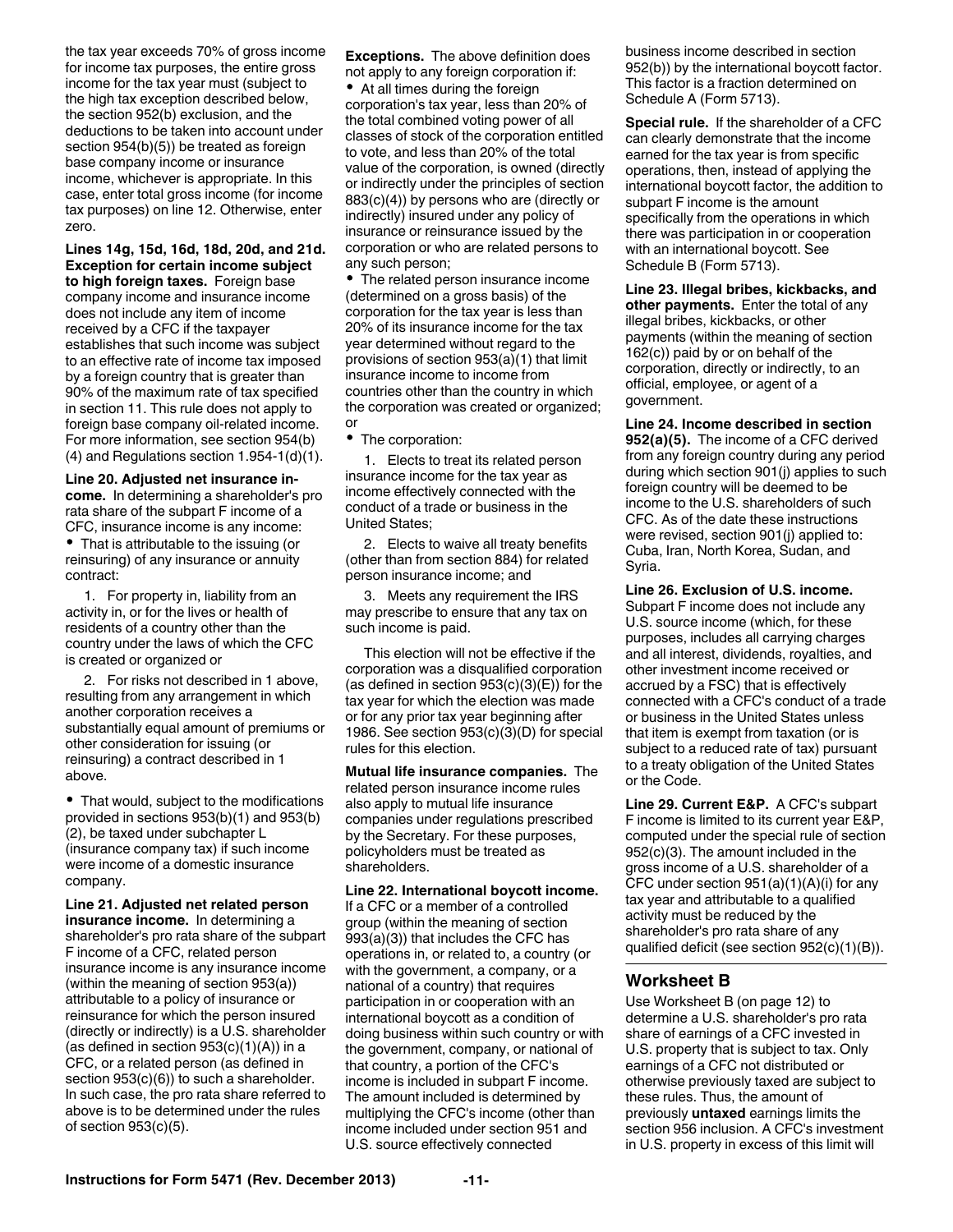#### **Worksheet B—U.S. Shareholder's Pro Rata Share of Earnings of a CFC Invested in U.S. Property** Enter the amounts on lines 1 through 16 in functional currency.

|              | Effer the amounts on lines T through To in functional currency.                                                                                                       |                 |  |
|--------------|-----------------------------------------------------------------------------------------------------------------------------------------------------------------------|-----------------|--|
| 1.           | Amount of U.S. property (as defined in sections 956(c) and (d)) held (directly or indirectly) by<br>the CFC as of the close of:                                       |                 |  |
|              | 1a<br><b>a</b> The first quarter of the tax year                                                                                                                      |                 |  |
| b            | 1 <sub>b</sub><br>The second quarter of the tax year                                                                                                                  |                 |  |
| C            | 1 <sub>c</sub><br>The third quarter of the tax year.                                                                                                                  |                 |  |
| d            | 1 <sub>d</sub><br>The fourth quarter of the tax year $\cdots$ , $\cdots$ , $\cdots$ , $\cdots$                                                                        |                 |  |
| $\mathbf{2}$ | Number of quarter-ends the foreign corporation was a CFC during the tax year extract of bumber of quarter-ends the foreign corporation was a CFC during the tax year. | $\overline{2}$  |  |
|              |                                                                                                                                                                       |                 |  |
| 3            | Average amount of U.S. property held (directly or indirectly) by the CFC as of the close of each                                                                      | 3               |  |
|              | quarter of the tax year. (Add lines 1a through 1d. Divide this amount by the number on line 2.)                                                                       | 4               |  |
| 4            |                                                                                                                                                                       |                 |  |
| 5            | U.S. shareholder's earnings and profits described in section 959(c)(1)(A) after reductions (if any)                                                                   |                 |  |
|              |                                                                                                                                                                       | 5               |  |
| 6            |                                                                                                                                                                       | 6               |  |
| 7            | Applicable earnings:                                                                                                                                                  |                 |  |
| a            | Current earnings and profits 7a                                                                                                                                       |                 |  |
| b            | Line 7a plus accumulated earnings and profits. $\ldots$ , $\ldots$                                                                                                    |                 |  |
| 8            |                                                                                                                                                                       | 8               |  |
| 9            | Distributions made by the CFC during the tax year                                                                                                                     | $\mathbf{Q}$    |  |
| 10           |                                                                                                                                                                       | 10 <sup>1</sup> |  |
| 11           |                                                                                                                                                                       | 11              |  |
| 12           |                                                                                                                                                                       | 12              |  |
| 13           |                                                                                                                                                                       | 13              |  |
| 14           | U.S. shareholder's earnings invested in U.S. property. (Enter the smaller of line 6 or line 13).                                                                      | 14              |  |
| 15           | Amount on line 14 that is excluded from the U.S. shareholder's gross income under section 959(a)(2)                                                                   | 15              |  |
| 16           |                                                                                                                                                                       | 16              |  |
| 17           | Translate the amount on line 16 from functional currency to U.S. dollars at the year-end spot                                                                         |                 |  |
|              | rate (as provided in section 989(b)). Enter the result here and on line 2 of Schedule I.                                                                              | 17              |  |

not be included in the taxable income of the CFC's U.S. shareholders.

Further, U.S. shareholders are only taxed on earnings invested in U.S. property to the extent the investments exceed the CFC's previously **taxed**  earnings. The balances in the previously taxed accounts of prior section 956 inclusions (see section  $959(c)(1)(A)$ ) and current or prior subpart F inclusions (see section 959(c)(2)) reduce what would otherwise be the current section 956 inclusion.

**Note.** The previously taxed accounts should be adjusted to reflect any reclassification of subpart F inclusions that reduced prior section 956 or 956A inclusions (see section 959(a)(2) and Schedule J).

Distributions are also taken into account before the section 956 inclusion is determined. Distributions generally are treated as coming first from (and thus reducing the balances of) the previously taxed accounts. Thus, the U.S. shareholders must:

1. Compute the current subpart F inclusion (potentially increasing that previously taxed account);

2. Take into account current distributions (potentially reducing the previously taxed and untaxed accounts); and

3. Compute the current section 956 inclusion (potentially increasing or reclassifying the previously taxed accounts).

**U.S. property** is measured on a quarterly average basis. For purposes of Worksheet B, the amount taken into account with respect to U.S. property is its adjusted basis for earnings and profits purposes, reduced by any liability the property is subject to. See sections 956(c) and (d) for the definition of U.S. property. The amount of U.S. property held (directly or indirectly) by the CFC does not include any item that was acquired by the foreign corporation before it became a CFC, except for the property acquired before the foreign corporation became a CFC that exceeds the applicable earnings (as defined in section 956(b)) accumulated during periods before it became a CFC.

If the foreign corporation **ceases to be a CFC** during the tax year:

• The determination of the U.S. shareholder's pro rata share will be made based upon the stock owned (within the meaning of section 958(a)) by the U.S. shareholder on the last day during the tax year in which the foreign corporation was a CFC;

• The CFC's U.S. property for the taxable year will be determined only by taking into account quarters ending on or before such last day (and investments in U.S. property as of the close of subsequent quarters should be recorded as zero on line 1); and

• In determining applicable earnings, current earnings and profits will include only earnings and profits that are allocable (on a pro rata basis) to the part of the year during which the foreign corporation was a CFC.

### **Schedule J**

Use Schedule J to report accumulated E&P, in functional currency, computed under sections 964(a) and 986(b).

**Reference ID number.** Use the reference ID number shown on Form 5471, line 1b(2).

#### **Column (a)**

Use column (a) to report the opening balance, current year additions and subtractions, and the closing balance in the foreign corporation's post-1986 undistributed earnings pool.

**Note.** Line 3 (E&P as of the close of the tax year, before actual or deemed distributions during the year) is the denominator of the deemed-paid credit fraction under section 902(c)(1) used for foreign tax credit purposes.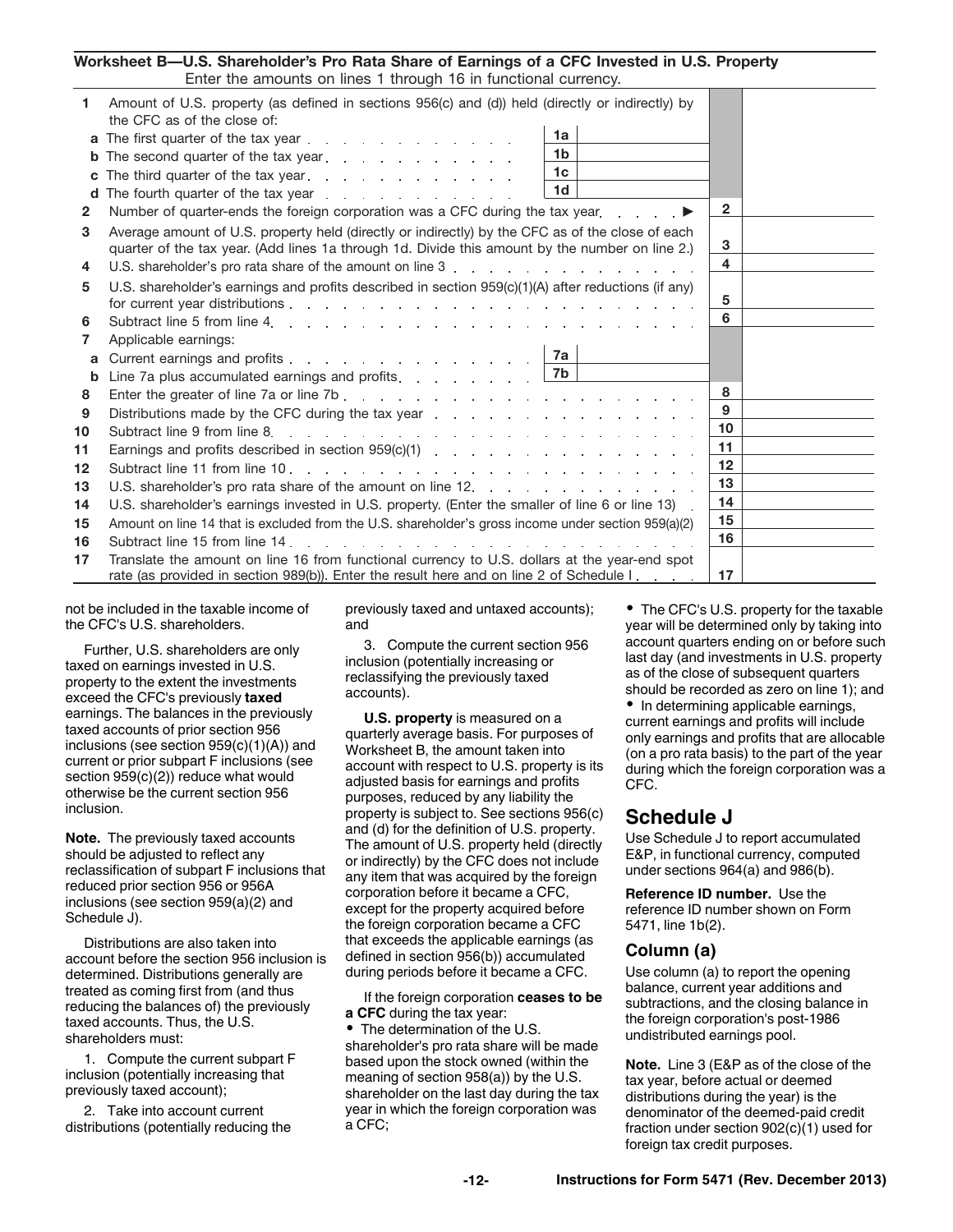#### **Worksheet C— U.S. Shareholder's Pro Rata Share of Previously Excluded Subpart F Income of a CFC Withdrawn From Qualified Investments in Less Developed Countries and From Qualified Investments in Foreign Base Company Shipping Operations**

Enter the amounts on lines 1 through 6a in functional currency.

|   | Decrease in qualified investments in less developed countries (see Regulations section<br>1.955-1(b)(1)) and foreign base company shipping operations (see Regulations section                                                                                                           |    |  |
|---|------------------------------------------------------------------------------------------------------------------------------------------------------------------------------------------------------------------------------------------------------------------------------------------|----|--|
|   | <b>2</b> Limitation (see Regulations section 1.955-1(b)(2)):                                                                                                                                                                                                                             |    |  |
|   | <b>a</b> Enter the sum of E&P for the tax year and E&P accumulated for prior<br>2a<br>tax years beginning after 1962.                                                                                                                                                                    |    |  |
|   | <b>b</b> Enter the sum of amounts invested in less developed countries or<br>foreign base company shipping operations and excluded from foreign<br>base company income for all prior tax years, minus the sum of such<br>amounts withdrawn for such years (see Regulations section<br>2b |    |  |
| 3 |                                                                                                                                                                                                                                                                                          | 3  |  |
| 4 | Previously excluded subpart F income withdrawn for the tax year (enter the smaller of line 1 or                                                                                                                                                                                          | 4  |  |
| 5 | U.S. shareholder's pro rata share of line 4 (see Regulations section 1.955-1(c))                                                                                                                                                                                                         | 5  |  |
|   | 6a Divide the number of days in the tax year that the foreign corporation was a CFC by the number<br>of days in the tax year and multiply the result by line $5 \ldots$ , , ,                                                                                                            | 6a |  |
|   | <b>b</b> Translate the amount on line 6a from functional currency to U.S. dollars at the average exchange<br>rate. See section 989(b). Enter the result here and on line 3, Schedule I.                                                                                                  | 6b |  |

### **Worksheet D— U.S. Shareholder's Pro Rata Share of Previously Excluded Export Trade Income of a CFC Withdrawn From Investment in Export Trade Assets**

Enter the amounts on lines 1 through 7a in functional currency.

| 1.           | Decrease in investments of the CFC in export trade assets (see Regulations section 1.970-1(d)(3))                                                                                                                                                                     |              |  |
|--------------|-----------------------------------------------------------------------------------------------------------------------------------------------------------------------------------------------------------------------------------------------------------------------|--------------|--|
| $\mathbf{2}$ | U.S. shareholder's pro rata share of line 1 and 1 and 1 and 1 and 1 and 1 and 1 and 1 and 1 and 1 and 1 and 1 and 1 and 1 and 1 and 1 and 1 and 1 and 1 and 1 and 1 and 1 and 1 and 1 and 1 and 1 and 1 and 1 and 1 and 1 and                                         | $\mathbf{2}$ |  |
| 3            | U.S. shareholder's pro rata share of the sum of E&P of the CFC for the tax year and E&P<br>accumulated for prior tax years beginning after 1962 (see Regulations section 1.970-1(c)(2)(ii)).                                                                          | 3            |  |
| 4            | Limitation under section 970(b) (see Regulations section 1.970-1(c)(2)(i)):                                                                                                                                                                                           |              |  |
|              | a U.S. shareholder's pro rata share of the sum of the amounts by which<br>the CFC's subpart F income for prior tax years was reduced under<br>4a                                                                                                                      |              |  |
|              | <b>b</b> U.S. shareholder's pro rata share of the sum of the amounts that were<br>not included in subpart F income of the CFC for prior tax years<br>4b<br>because of Regulations section 1.972-1 [11] No. 1 [21] No. 2 [21] No. 2 [21] No. 2 [21] No. 2 [21] N<br>4c |              |  |
|              | d U.S. shareholder's pro rata share of the sum of the amounts that were<br>previously included in his or her gross income for prior tax years under<br>4d<br>section $951(a)(1)(A)(ii)$ because of section $970(b)$                                                   |              |  |
| 5            |                                                                                                                                                                                                                                                                       | 5            |  |
| 6            |                                                                                                                                                                                                                                                                       | 6            |  |
|              | <b>7a</b> Divide the number of days in the tax year that the foreign corporation was a CFC by the number                                                                                                                                                              | 7a           |  |
| b            | Translate the amount on line 7a from functional currency to U.S. dollars at the average exchange<br>rate. See section 989(b). Enter the result here and on line 4, Schedule I.                                                                                        | 7b           |  |

### **Column (b)**

J.

Use column (b) to report the aggregate amount of the foreign corporation's pre-1987 section 964(a) E&P accumulated since 1962 and not previously distributed or deemed distributed. These amounts are figured in U.S. dollars using the rules of Regulations sections 1.964-1(a) through (e), translated into the foreign corporation's functional currency

according to Notice 88-70, 1988-2 C.B. 369.

### **Column (c)**

Use column (c) to report the running balance of the foreign corporation's previously taxed earnings and profits (PTI), or section 964(a) E&P accumulated since 1962 that have resulted in deemed inclusions under subpart F. Pre-1987 U.S. dollar PTI should be translated into the

foreign corporation's functional currency using the rules of Notice 88-70 and added to post-1986 amounts in the appropriate PTI category.

 $\bullet$  Include in column (c)(i) PTI attributable to, or reclassified as, investments in U.S. property (section 959(c)(1)(A) amounts).

 $\bullet$  Include in column (c)(ii) PTI attributable to, or reclassified as, earnings invested in excess passive assets (section 959(c)(1)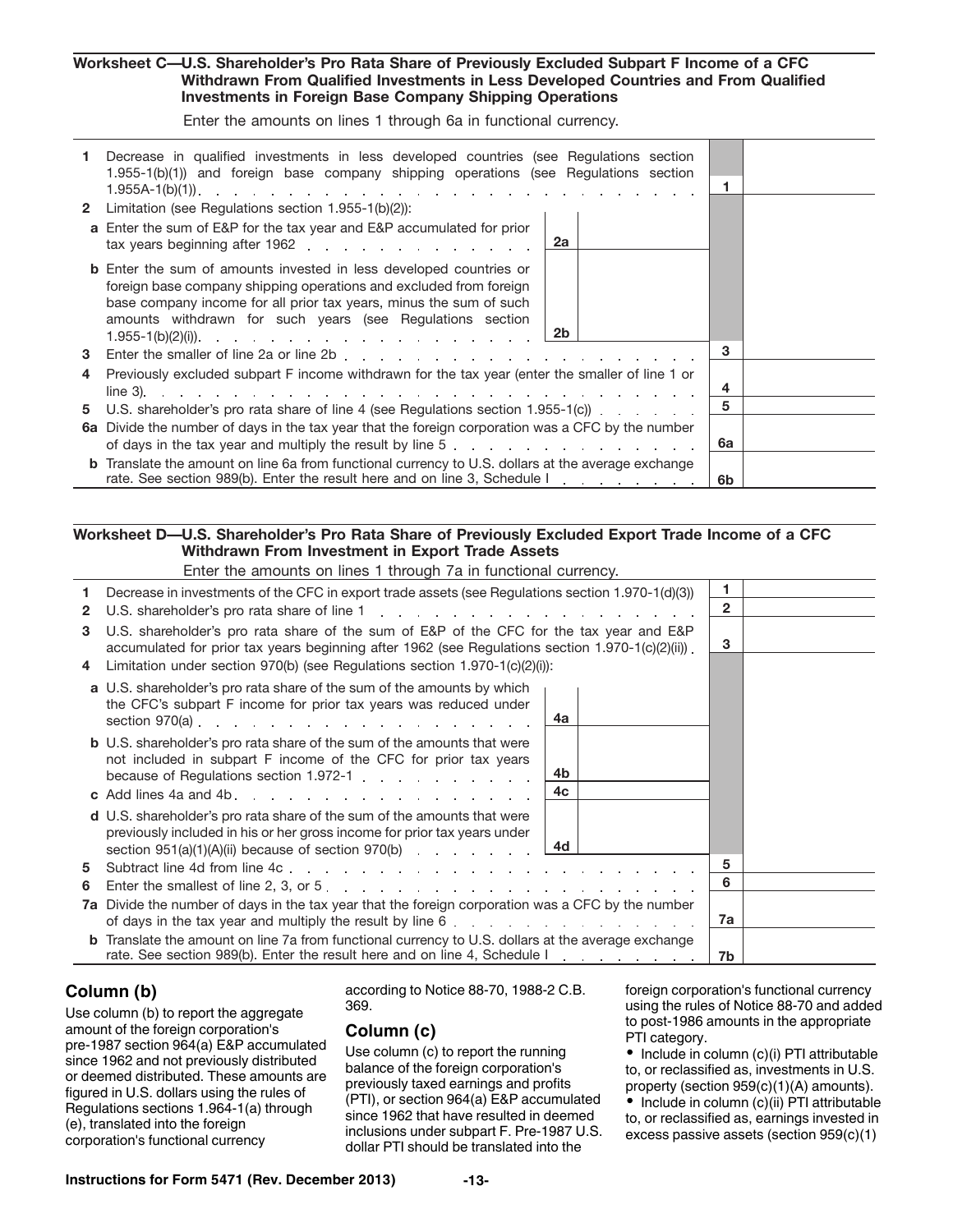(B) amounts) accumulated in tax years of foreign corporations beginning after September 30, 1993, and before January 1, 1997.

• Include in column (c)(iii) PTI attributable to subpart F income net of any reclassifications (section 959(c)(2) amounts).

### **Column (d)**

Use column (d) to report the opening and closing balance of the foreign corporation's accumulated E&P. This amount is the sum of post-1986 undistributed earnings, pre-1987 section 964(a) E&P not previously taxed, and PTI.

**Line 1.** Enter the balances for each column at the beginning of the tax year. If there is a difference between last year's ending balance on Schedule J, line 7, and this year's beginning balance on Schedule J, line 1, attach an explanation.

# **Schedule M**

Every U.S. person described in Category 4 must file Schedule M to report the transactions that occurred during the foreign corporation's annual accounting period ending with or within the U.S. person's tax year.

If a U.S. corporation that owns stock in a foreign corporation is a member of a consolidated group, list the common parent as the U.S. person filing Schedule M.

**Important.** In translating the amounts from functional currency to U.S. dollars, use the average exchange rate for the foreign corporation's tax year. See section 989(b). Report the exchange rate in the entry space provided at the top of Schedule M using the "divide-by convention" specified under *Reporting Exchange Rates on Form 5471*, earlier.

*Reference ID number.* Use the reference ID number shown on Form 5471, line 1b(2).

**Lines 4 and 16.** Report on these lines platform contribution transaction payments received and paid by the foreign corporation (without giving effect to any netting of payments due and owed). See Regulations section 1.482-7(b)(1)(ii). The corporation is required to complete both lines only if the corporation provides a platform contribution to other controlled participants and is required to make platform contribution transaction payments to other controlled participants that provide a platform contribution to other controlled cost sharing arrangement participants.

**Note.** The term "platform contribution transaction" is not limited to transactions that occurred on or after January 5, 2009, or transactions that occur pursuant to a

cost sharing arrangement that was not in effect before January 5, 2009. See Regulations sections 1.482-7(m)(1) and (2)(i).

**Lines 5 and 17.** Report on these lines cost sharing transaction payments received and paid by the foreign corporation (without giving effect to any netting of payments due and owed). See Regulations section 1.482-7(1)(i). The corporation is required to complete line 5 only if the corporation itself incurred intangible development costs. If the corporation does not itself incur intangible development costs, then it should only report cost sharing transaction payments made on line 17.

**Note.** The term "cost sharing transaction" is not limited to transactions that occurred on or after January 5, 2009, or transactions that occur pursuant to a cost sharing arrangement that was not in effect before January 5, 2009. See Regulations sections 1.482-7(m)(1) and (2)(i).

**Lines 9 and 21.** Report on these lines dividends received and paid by the foreign corporation not previously taxed under subpart F in the current year or in any prior year.

**Lines 25 and 26.** Report on these lines the largest outstanding balances during the year of gross amounts borrowed from, and gross amounts loaned to, the related parties described in columns (b) through (f). Do not enter aggregate cash flows, year-end loan balances, average balances, or net balances. Do not include open account balances resulting from sales and purchases reported under other items listed on Schedule M that arise and are collected in full in the ordinary course of business.

**Accrued payments and receipts.** A corporation that uses an accrual method of accounting must use accrued payments and accrued receipts for purposes of computing the total amount to enter on each line of Schedule M.

# **Schedule O**

Schedule O is used to report the organization or reorganization of a foreign corporation and the acquisition or disposition of its stock.

Every U.S. citizen or resident described in Category 2 must complete Part I. Every U.S. person described in Category 3 must complete Part II.

See Regulations section 1.6046-1(i) for rules on determining when U.S. persons constructively own stock of a foreign corporation and therefore are subject to the section 6046 filing requirements.

**Reference ID number.** Use the reference ID number shown on Form 5471, line 1b(2).

### **Part I**

**Column (d).** Enter the date the shareholder first acquired 10% or more (in value or voting power) of the outstanding stock of the foreign corporation.

**Column (e).** Enter the date the shareholder acquired (whether in one or more transactions) an additional 10% or more (in value or voting power) of the outstanding stock of the foreign corporation.

#### **Part II**

### **Section A—General Shareholder Information**

If the shareholder's latest tax return was filed electronically, enter "e-filed" in column (b)(3) instead of a service center.

### **Section C—Acquisition of Stock**

Section C is completed by shareholders who are completing Schedule O because they have acquired sufficient stock in a foreign corporation. If the shareholder acquired the stock in more than one transaction, use a separate line to report each transaction.

**Column (d).** Enter the method of acquisition (e.g., purchase, gift, bequest, trade).

**Column (e)(2).** Enter the number of shares acquired indirectly (within the meaning of section 958(a)(2)) by the shareholder listed in column (a).

**Column (e)(3).** Enter the number of shares constructively owned (within the meaning of section 958(b)) by the shareholder listed in column (a).

#### **Section D—Disposition of Stock**

Section D must be completed by shareholders who dispose of their interest (in whole or in part) in a foreign corporation.

**Column (d).** Enter the method of disposition (e.g., sale, bequest, gift, trade).

**Example.** In 1995, Mr. Jackson, a U.S. citizen, purchased 10,000 shares of common stock of foreign corporation X. The purchase represented 10% ownership of the foreign corporation.

On July 1, 2013, Mr. Jackson made a gift of 5,000 shares of foreign corporation X to his son, John. Because Mr. Jackson has reduced his holding in the foreign corporation, he is required to complete Form 5471 and Schedule O. To show the required information about the disposition,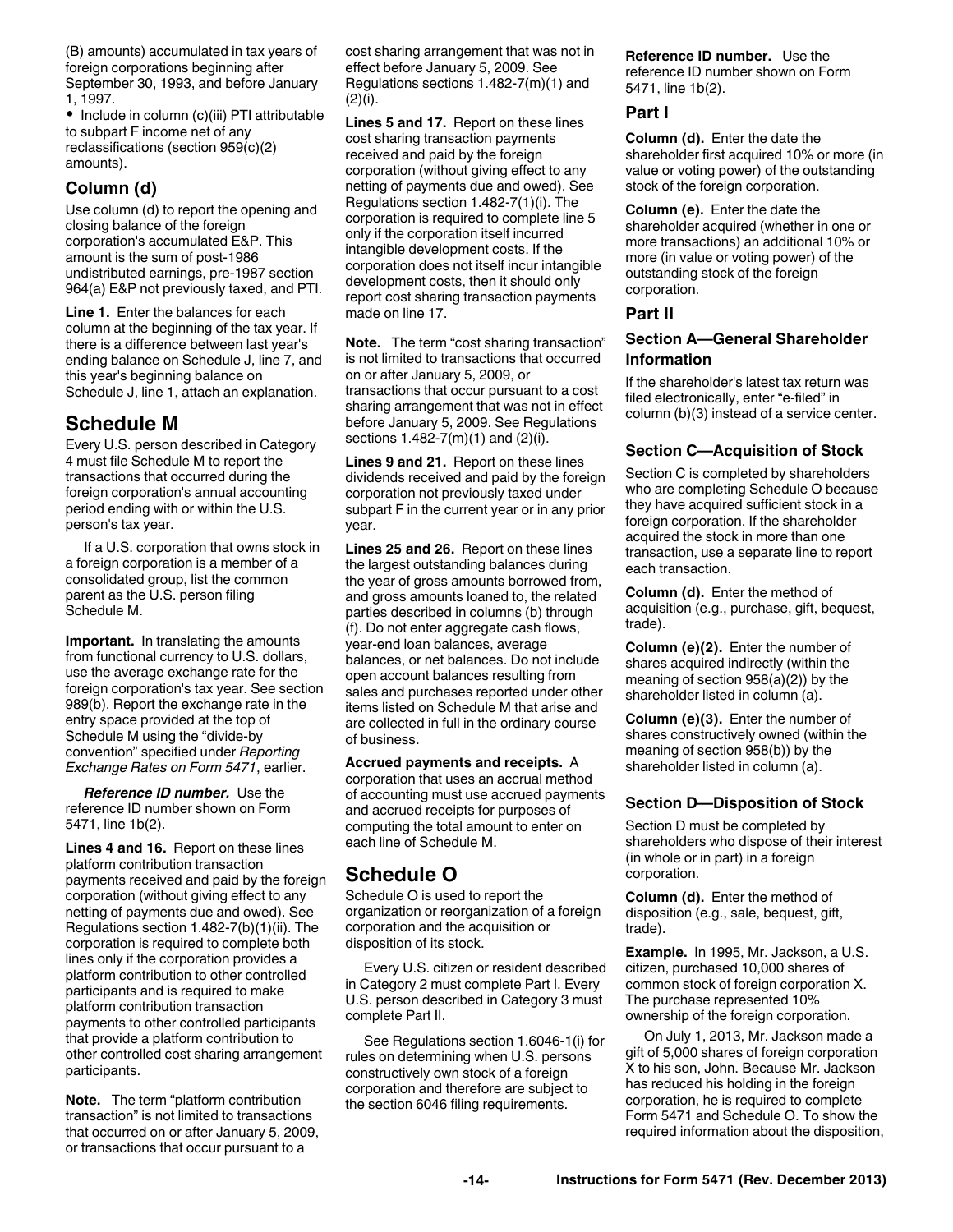Mr. Jackson completes Section D as follows:

- Enters his name in column (a).
- $\bullet$ Enters "common" in column (b).
- $\bullet$ Enters "July 1, 2013" in column (c).
- $\bullet$ Enters "gift" in column (d).
- $\bullet$  Enters "5,000" in column (e)(1).

Enters "-0-" in column (f) because the disposition was by gift.

Enters the name and address of his son, John, in column (g).

### **Section F—Additional Information**

**Item (b).** List the date of any reorganization of the foreign corporation that occurred during the last 4 years while any U.S. person held 10% or more in

value or vote (directly or indirectly) of the corporation's stock. If there is more than one such date, use the most recent date. However, do not enter a date for which information was reported in Schedule E. Instead, enter the date (if any) of any reorganization prior to that date (if it is within the last 4 years).

**Example for Item (c).** Mr. Lyons, a U.S. person, acquires a 10% ownership in foreign corporation F. F is the 100% owner of two foreign corporations, FI and FJ. F is also a 50% owner of foreign corporation FK. In addition, F is 90% owned by foreign corporation W. Mr. Lyons does not own any of the stock of corporation W.

Mr. Lyons completes and files Form 5471 and Schedule O for the corporations in which he is a 10% or more shareholder. Mr. Lyons is also required to submit a chart if the foreign corporation is a member of a chain of corporations, and to indicate if he is a 10% or more shareholder in any of those corporations.

Mr. Lyons would prepare a list showing the corporations as follows:

- Corporation W
- Corporation F
- Corporation FI
- Corporation FJ
- Corporation FK

Then Mr. Lyons is required to indicate that he is a 10% or more shareholder in corporations F, FI, and FJ.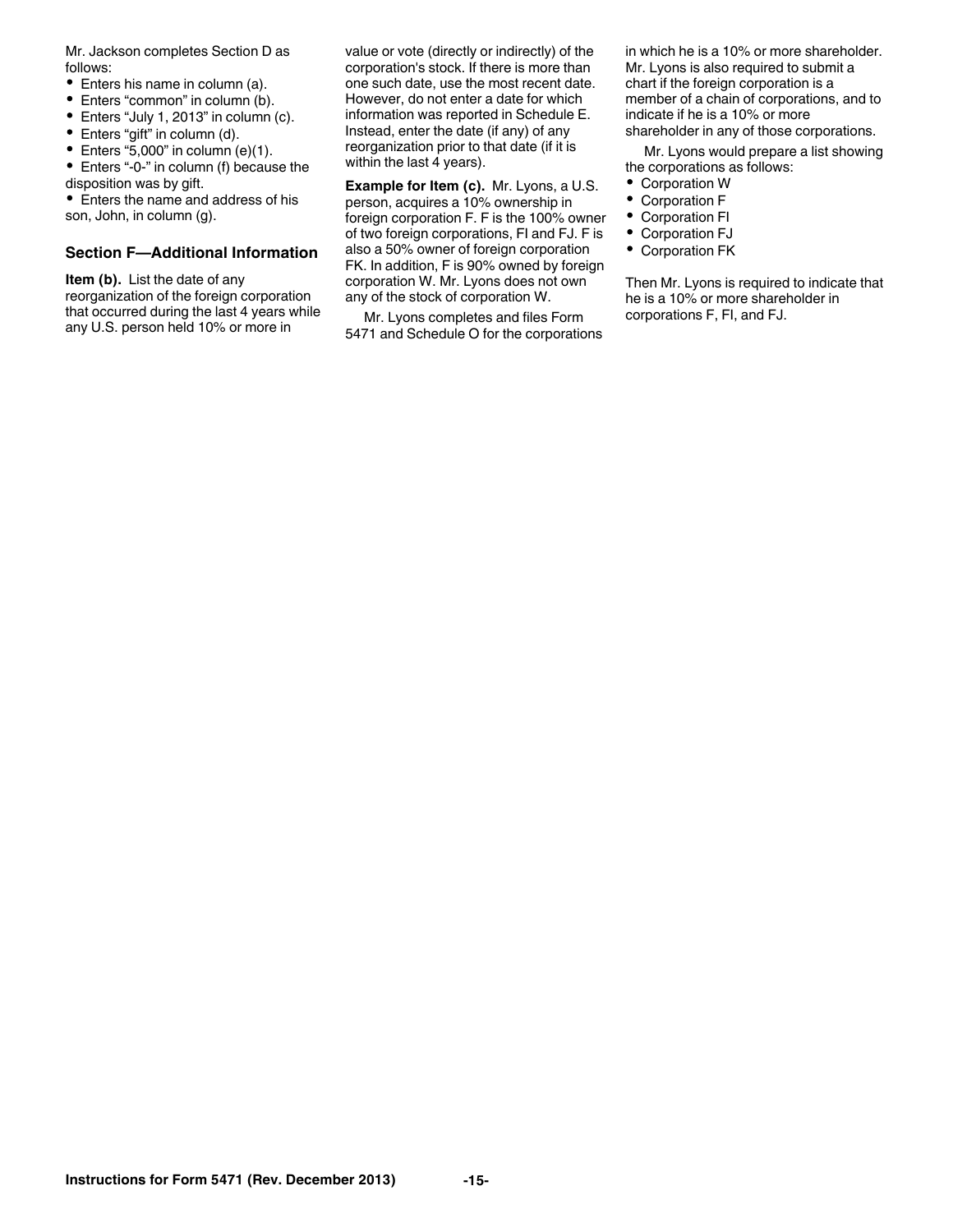**Paperwork Reduction Act Notice.** We ask for the information on this form to carry out the Internal Revenue laws of the United States. You are required to give us the information. We need it to ensure that you are complying with these laws and to allow us to figure and collect the right amount of tax.

You are not required to provide the information requested on a form that is subject to the Paperwork Reduction Act unless the form displays a valid OMB control number. Books or records relating to a form or its instructions must be retained as long as their contents may become material in the administration of any Internal Revenue law. Generally, tax returns and return information are confidential, as required by section 6103.

The time needed to complete and file this form and related schedules will vary depending on individual circumstances. The estimated burden for individual taxpayers filing this form is approved under OMB control number 1545-0074 and is included in the estimates shown in the instructions for their individual income tax return. The estimated burden for all other taxpayers who file this form is shown below.

| <b>Form</b>   | Recordkeeping   | Learning about the<br>law or the form | Preparing and sending<br>the form to the IRS |
|---------------|-----------------|---------------------------------------|----------------------------------------------|
| 5471          | 82 hr., 45 min. | 16 hr., 14 min.                       | 24 hr., 17 min.                              |
| Sch. J (5471) | 3 hr., 49 min.  | 1 hr., 29 min.                        | 1 hr., 37 min.                               |
| Sch. M (5471) | 32hr., 3 min.   | 12min.                                | 43 min.                                      |
| Sch. O (5471) | 10 hr., 45 min. | 24 min.                               | 35 min.                                      |

If you have comments concerning the accuracy of these time estimates or suggestions for making this form and related schedules simpler, we would be happy to hear from you. See the instructions for the tax return with which this form is filed.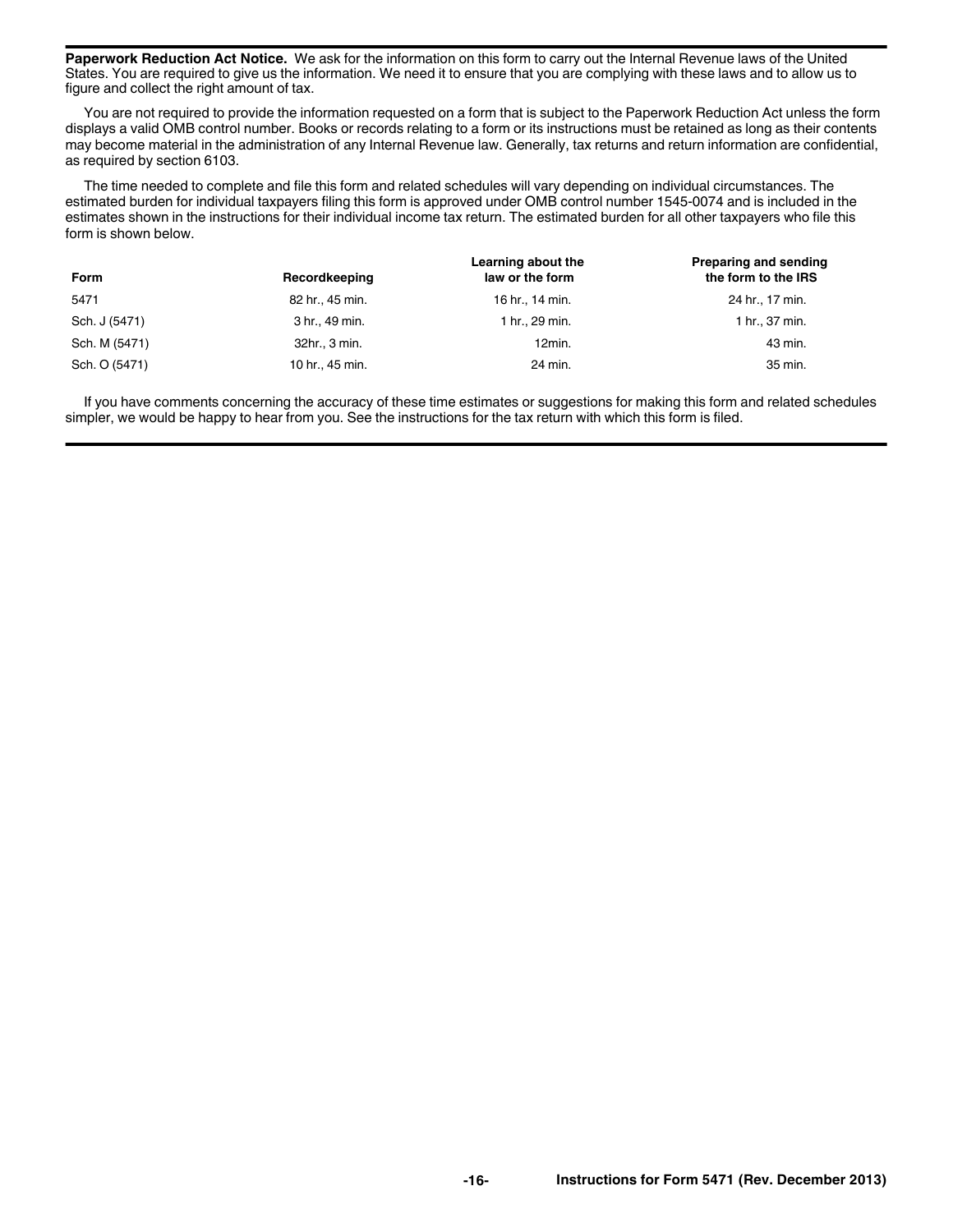#### **Form 5471**

#### **Codes for Principal Business Activity**

This list of principal business activities and their associated codes is designed to classify an enterprise by the type of activity in which it is engaged to facilitate the administration of the Internal Revenue Code. These

**Agriculture, Forestry, Fishing and Hunting Crop Production** 111100 Oilseed & Grain Farming<br>111210 Vegetable & Melon Farm Vegetable & Melon Farming (including potatoes & yams) 111300 Fruit & Tree Nut Farming 111400 Greenhouse, Nursery, & Floriculture Production 111900 Other Crop Farming (including tobacco, cotton, sugarcane, hay, peanut, sugar beet & all other crop farming) **Animal Production** 112111 Beef Cattle Ranching & Farming 112112 Cattle Feedlots 112120 Dairy Cattle & Milk Production<br>112210 Hog & Pig Farming Hog & Pig Farming 112300 Poultry & Egg Production 112400 Sheep & Goat Farming 112510 Aquaculture (including shellfish & finfish farms & hatcheries) 112900 Other Animal Production **Forestry and Logging**<br>113110 Timber Tract ( Timber Tract Operations 113210 Forest Nurseries & Gathering of Forest Products 113310 Logging **Fishing, Hunting and Trapping** 114110 Fishing 114210 Hunting & Trapping **Support Activities for Agriculture and Forestry** 115110 Support Activities for Crop Production (including cotton ginning, soil preparation, planting, & cultivating) 115210 Support Activities for Animal **Production** 115310 Support Activities For Forestry **Mining** 211110 Oil & Gas Extraction 212110 Coal Mining 212200 Metal Ore Mining 212310 Stone Mining & Quarrying<br>212320 Sand, Gravel, Clay, & Cera Sand, Gravel, Clay, & Ceramic & Refractory Minerals Mining & Quarrying 212390 Other Nonmetallic Mineral Mining & Quarrying 213110 Support Activities for Mining **Utilities** 221100 Electric Power Generation, Transmission & Distribution 221210 Natural Gas Distribution 221300 Water, Sewage & Other Systems 221500 Combination Gas & Electric **Construction Construction of Buildings** 236110 Residential Building Construction 236200 Nonresidential Building Construction **Heavy and Civil Engineering Construction** 237100 Utility System Construction 237210 Land Subdivision 237310 Highway, Street, & Bridge Construction 237990 Other Heavy & Civil Engineering **Construction Specialty Trade Contractors** 238100 Foundation, Structure, & Building Exterior Contractors (including framing carpentry, masonry, glass, roofing, & siding) 238210 Electrical Contractors 238220 Plumbing, Heating, & Air-Conditioning Contractors 238290 Other Building Equipment Contractors 238300 Building Finishing Contractors (including drywall, insulation, painting, wallcovering, flooring, tile, & finish carpentry) 238900 Other Specialty Trade Contractors (including site **Manufacturing Food Manufacturing** 311110 Animal Food Mfg 311200 Grain & Oilseed Milling 311300 Sugar & Confectionery Product 311400 Fruit & Vegetable Preserving & Specialty Food Mfg 311500 Dairy Product Mfg 311610 Animal Slaughtering and 311710 Seafood Product Preparation & 311800 Bakeries, Tortilla & Dry Pasta 311900 Other Food Mfg (including **Beverage and Tobacco Product Manufacturing** 312110 Soft Drink & Ice Mfg 312120 Breweries<br>312130 Wineries 312140 Distilleries 312200 Tobacco Manufacturing **Textile Mills and Textile Product Mills** 313000 Textile Mills<br>314000 Textile Prod **Apparel Manufacturing** 315100 Apparel Knitting Mills 315210 Cut & Sew Apparel Contractors 315220 Men's & Boys' Cut & Sew Apparel Mfg 315240 Women's, Girls' and Infants Cut 315280 Other Cut & Sew Apparel Mfg 315990 Apparel Accessories & Other Apparel Mfg **Leather and Allied Product Manufacturing** 316110 Leather & Hide Tanning & 316210 Footwear Mfg (including rubber 316990 Other Leather & Allied Product **Wood Product Manufacturing** 321110 Sawmills & Wood Preservation 321210 Veneer, Plywood, & Engineered Wood Product Mfg 321900 Other Wood Product Mfg **Paper Manufacturing** 322100 Pulp, Paper, & Paperboard Mills 322200 Converted Paper Product Mfg **Printing and Related Support Activities** 323100 Printing & Related Support **Petroleum and Coal Products Manufacturing**<br>324110 Petrol 324120 Asphalt Paving, Roofing, & Saturated Materials Mfg 324190 Other Petroleum & Coal **Chemical Manufacturing** 325100 Basic Chemical Mfg<br>325200 Resin, Synthetic Rub 325200 Resin, Synthetic Rubber, & Artificial & Synthetic Fibers & 325300 Pesticide, Fertilizer, & Other Agricultural Chemical Mfg 325410 Pharmaceutical & Medicine Mfg<br>325500 Paint. Coating. & Adhesive Mfg 325600 Soap, Cleaning Compound, & Toilet Preparation Mfg

principal business activity codes are based on the North American Industry Classification System.

Using the list of activities and codes below, determine from which activity the company derives the largest percentage of its "total receipts." If the company purchases raw materials and supplies them to a subcontractor to produce the finished product, but

preparation)

Processing

Packaging

Wineries

coffee, tea, flavorings & seasonings)

**Textile Product Mills** 

& Sew Apparel Mfg

Finishing

& plastics)

**Activities** 

integrated)

Products Mfg

Filaments Mfg

Petroleum Refineries (including

Paint, Coating, & Adhesive Mfg

Mfg

Mfg

Mfc

retains title to the product, the company is considered a manufacturer and must use one of the manufacturing codes (311110-339900).

Enter on page 1, item 1f, the six digit code selected from the list below. In item 1g, enter a brief description of the company's business activity.

| 325900           | Other Chemical Product &<br><b>Preparation Mfg</b>                       | 336990              | Other Transportation Equipment<br>Mfg                                |
|------------------|--------------------------------------------------------------------------|---------------------|----------------------------------------------------------------------|
| Manufacturing    | <b>Plastics and Rubber Products</b>                                      | Manufacturing       | <b>Furniture and Related Product</b>                                 |
| 326100           | <b>Plastics Product Mfg</b>                                              | 337000              | Furniture & Related Product                                          |
| 326200           | Rubber Product Mfg                                                       |                     | Manufacturing                                                        |
| Manufacturing    | <b>Nonmetallic Mineral Product</b>                                       | 339110              | <b>Miscellaneous Manufacturing</b><br>Medical Equipment & Supplies   |
| 327100           | Clay Product & Refractory Mfg                                            |                     | Mtg                                                                  |
| 327210           | Glass & Glass Product Mfg                                                | 339900              | <b>Other Miscellaneous</b><br>Manufacturing                          |
| 327300           | Cement & Concrete Product Mfg                                            |                     |                                                                      |
| 327400           | Lime & Gypsum Product Mfg                                                |                     | <b>Wholesale Trade</b>                                               |
| 327900           | <b>Other Nonmetallic Mineral</b><br><b>Product Mfg</b>                   |                     | Merchant Wholesalers, Durable Goods<br>Motor Vehicle & Motor Vehicle |
|                  | <b>Primary Metal Manufacturing</b>                                       | 423100              | Parts & Supplies                                                     |
| 331110           | Iron & Steel Mills & Ferroalloy                                          | 423200              | Furniture & Home Furnishings                                         |
| 331200           | Mfg<br>Steel Product Mfg from                                            | 423300              | Lumber & Other Construction<br>Materials                             |
|                  | <b>Purchased Steel</b>                                                   | 423400              | Professional & Commercial                                            |
| 331310           | Alumina & Aluminum Production                                            |                     | Equipment & Supplies                                                 |
| 331400           | & Processing<br>Nonferrous Metal (except                                 | 423500              | Metal & Mineral (except<br>Petroleum)                                |
|                  | Aluminum) Production &<br>Processing                                     | 423600              | Household Appliances and<br>Electrical & Electronic Goods            |
| 331500           | Foundries<br><b>Fabricated Metal Product</b>                             | 423700              | Hardware, & Plumbing & Heating<br>Equipment & Supplies               |
| Manufacturing    |                                                                          | 423800              | Machinery, Equipment, &                                              |
| 332110           | Forging & Stamping                                                       |                     | Supplies                                                             |
| 332210<br>332300 | Cutlery & Handtool Mfg<br>Architectural & Structural Metals              | 423910              | Sporting & Recreational Goods &<br>Supplies                          |
|                  | Mfg                                                                      | 423920              | Toy & Hobby Goods & Supplies                                         |
| 332400           | Boiler, Tank, & Shipping                                                 | 423930              | Recyclable Materials                                                 |
| 332510           | Container Mfg<br>Hardware Mfg                                            | 423940              | Jewelry, Watch, Precious Stone,<br>& Precious Metals                 |
| 332610           | Spring & Wire Product Mfg                                                | 423990              | Other Miscellaneous Durable                                          |
| 332700           | Machine Shops; Turned Product;                                           |                     | Goods                                                                |
|                  | & Screw, Nut, & Bolt Mfg                                                 |                     | Merchant Wholesalers, Nondurable                                     |
| 332810           | Coating, Engraving, Heat                                                 | Goods               |                                                                      |
|                  | Treating, & Allied Activities                                            | 424100              | Paper & Paper Products                                               |
| 332900           | <b>Other Fabricated Metal Product</b><br>Mfg                             | 424210              | Drugs & Druggists' Sundries                                          |
|                  | <b>Machinery Manufacturing</b>                                           | 424300<br>424400    | Apparel, Piece Goods, & Notions<br>Grocery & Related Products        |
| 333100           | Agriculture, Construction, &                                             | 424500              | <b>Farm Product Raw Materials</b>                                    |
|                  | Mining Machinery Mfg                                                     | 424600              | <b>Chemical &amp; Allied Products</b>                                |
| 333200           | Industrial Machinery Mfg                                                 | 424700              | Petroleum & Petroleum Products                                       |
| 333310           | Commercial & Service Industry<br>Machinery Mfg                           | 424800              | Beer, Wine, & Distilled Alcoholic<br>Beverages                       |
| 333410           | Ventilation, Heating,                                                    | 424910              | Farm Supplies                                                        |
|                  | Air-Conditioning, & Commercial<br><b>Refrigeration Equipment Mfg</b>     | 424920              | Book, Periodical, & Newspapers                                       |
| 333510           | Metalworking Machinery Mfg                                               | 424930              | Flower, Nursery Stock, & Florists'                                   |
| 333610           | Engine, Turbine & Power                                                  |                     | Supplies                                                             |
|                  | Transmission Equipment Mfg                                               | 424940              | <b>Tobacco &amp; Tobacco Products</b>                                |
| 333900           | <b>Other General Purpose</b><br>Machinery Mfg                            | 424950<br>424990    | Paint, Varnish, & Supplies<br>Other Miscellaneous Nondurable         |
|                  | <b>Computer and Electronic Product</b>                                   |                     | Goods                                                                |
| Manufacturing    |                                                                          |                     | <b>Wholesale Electronic Markets and</b>                              |
| 334110           | Computer & Peripheral<br>Equipment Mfg                                   | 425110              | <b>Agents and Brokers</b><br><b>Business to Business Electronic</b>  |
| 334200           | Communications Equipment Mfg                                             |                     | Markets                                                              |
| 334310           | Audio & Video Equipment Mfg                                              | 425120              | Wholesale Trade Agents &                                             |
| 334410           | Semiconductor & Other<br>Electronic Component Mfg                        | <b>Retail Trade</b> | Brokers                                                              |
| 334500           |                                                                          |                     | <b>Motor Vehicle and Parts Dealers</b>                               |
|                  | Navigational, Measuring,<br>Electromedical, & Control<br>Instruments Mfg | 441110              | <b>New Car Dealers</b>                                               |
| 334610           | Manufacturing & Reproducing<br>Magnetic & Optical Media                  | 441120<br>441210    | <b>Used Car Dealers</b><br><b>Recreational Vehicle Dealers</b>       |
|                  | Electrical Equipment, Appliance, and                                     | 441222              | <b>Boat Dealers</b>                                                  |
|                  | <b>Component Manufacturing</b>                                           | 441228              | Motorcycle, ATV, and All Other                                       |
| 335100           | Electric Lighting Equipment Mfg                                          |                     | Motor Vehicle Dealers                                                |
| 335200           | Household Appliance Mfg                                                  | 441300              | Automotive Parts, Accessories,                                       |
| 335310           | <b>Electrical Equipment Mfg</b>                                          |                     | & Tire Stores<br><b>Furniture and Home Furnishings Stores</b>        |
| 335900           | Other Electrical Equipment &<br>Component Mfg                            | 442110              | <b>Furniture Stores</b>                                              |
|                  | <b>Transportation Equipment</b>                                          | 442210              | <b>Floor Covering Stores</b>                                         |
| Manufacturing    |                                                                          | 442291              | <b>Window Treatment Stores</b>                                       |
| 336100           | Motor Vehicle Mfg                                                        | 442299              | All Other Home Furnishings                                           |
| 336210           | Motor Vehicle Body & Trailer Mfg                                         |                     | Stores                                                               |
| 336300           | Motor Vehicle Parts Mfg                                                  |                     | <b>Electronics and Appliance Stores</b>                              |
| 336410           | Aerospace Product & Parts Mfg                                            | 443141              | Household Appliance Stores                                           |
| 336510<br>336610 | Railroad Rolling Stock Mfg<br>Ship & Boat Building                       | 443142              | Electronics Stores (including<br>Audio, Video, Computer, and         |
|                  |                                                                          |                     |                                                                      |

Camera Stores)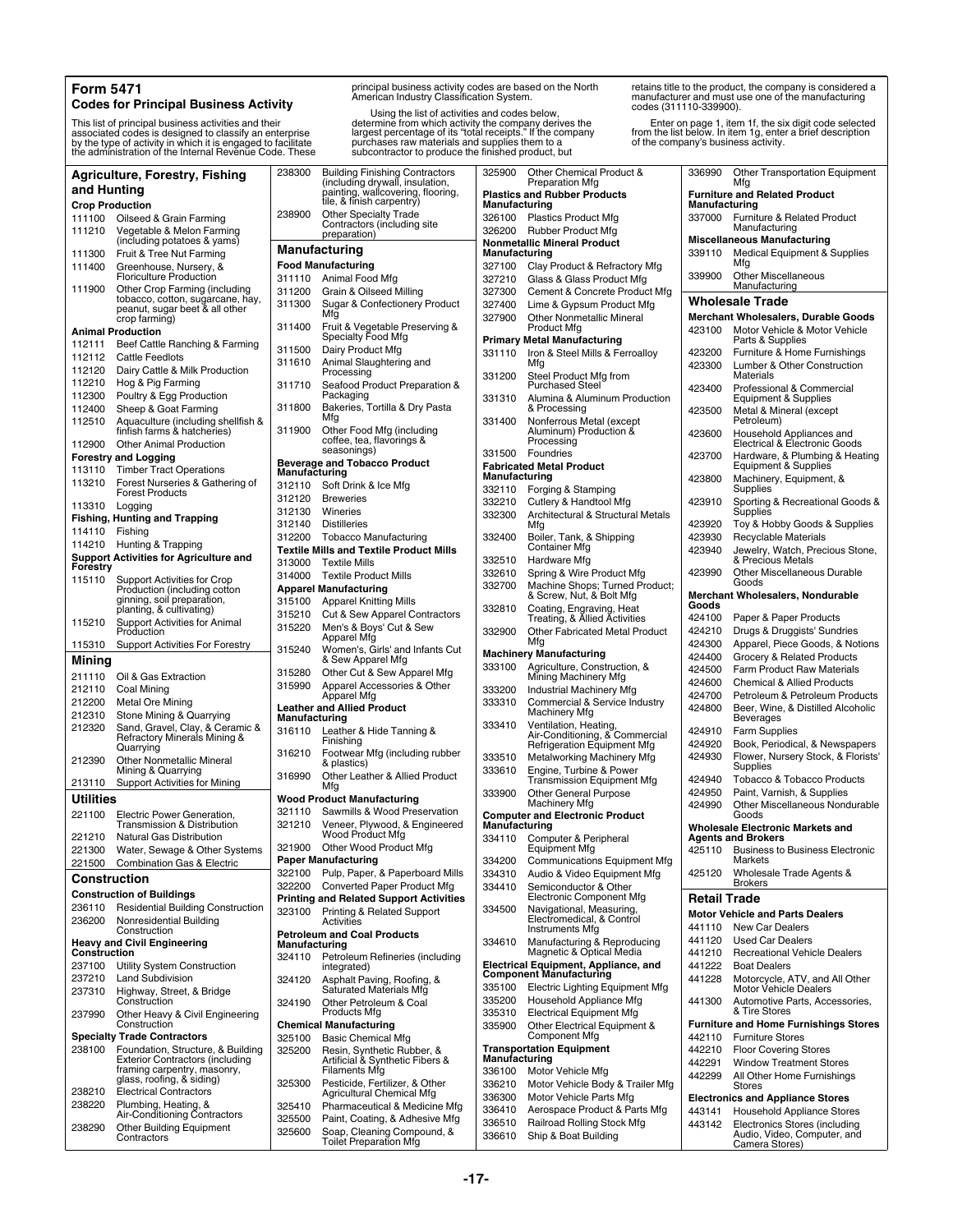### **Form 5471** *(Continued)*

|                  | <b>Building Material and Garden</b><br><b>Equipment and Supplies Dealers</b> | 48412          |
|------------------|------------------------------------------------------------------------------|----------------|
| 444110           | <b>Home Centers</b>                                                          | 48420          |
| 444120           | Paint & Wallpaper Stores                                                     | Transi         |
| 444130           | <b>Hardware Stores</b>                                                       | Transı         |
| 444190           | <b>Other Building Material Dealers</b>                                       | 48511          |
| 444200           | Lawn & Garden Equipment &                                                    | 48521          |
|                  | <b>Supplies Stores</b><br><b>Food and Beverage Stores</b>                    | 48531          |
| 445110           | Supermarkets and Other                                                       | 48532          |
|                  | Grocery (except Convenience)                                                 | 48541          |
|                  | Stores                                                                       |                |
| 445120           | <b>Convenience Stores</b>                                                    | 48551          |
| 445210<br>445220 | <b>Meat Markets</b><br>Fish & Seafood Markets                                | 48599          |
| 445230           | Fruit & Vegetable Markets                                                    | Pipelin        |
| 445291           | <b>Baked Goods Stores</b>                                                    | 48600          |
| 445292           | Confectionery & Nut Stores                                                   | Scenio         |
| 445299           | All Other Specialty Food Stores                                              | 48700          |
| 445310           | Beer, Wine, & Liquor Stores                                                  |                |
|                  | <b>Health and Personal Care Stores</b>                                       | Suppo<br>48810 |
| 446110           | Pharmacies & Drug Stores                                                     |                |
| 446120           | Cosmetics, Beauty Supplies, &<br>Perfume Stores                              | 48821          |
| 446130           | <b>Optical Goods Stores</b>                                                  |                |
| 446190           | Other Health & Personal Care                                                 | 48830          |
|                  | <b>Stores</b>                                                                | 48841          |
|                  | <b>Gasoline Stations</b>                                                     | 48849          |
| 447100           | <b>Gasoline Stations (including</b><br>convenience stores with gas)          |                |
|                  | <b>Clothing and Clothing Accessories</b>                                     | 48851          |
| Stores           |                                                                              | 48899          |
| 448110           | Men's Clothing Stores                                                        |                |
| 448120           | Women's Clothing Stores                                                      | Courie         |
| 448130           | Children's & Infants' Clothing<br><b>Stores</b>                              | 49211          |
| 448140           | <b>Family Clothing Stores</b>                                                | 49221          |
| 448150           | <b>Clothing Accessories Stores</b>                                           | Wareh          |
| 448190           | <b>Other Clothing Stores</b>                                                 | 49310          |
| 448210           | <b>Shoe Stores</b>                                                           |                |
| 448310           | Jewelry Stores                                                               |                |
| 448320           | Luggage & Leather Goods                                                      | Infor          |
|                  | <b>Stores</b>                                                                | <b>Publis</b>  |
|                  | Sporting Goods, Hobby, Book, and<br>Music Stores                             | 51111          |
|                  |                                                                              |                |
| 451110           |                                                                              | 51112          |
| 451120           | <b>Sporting Goods Stores</b><br>Hobby, Toy, & Game Stores                    | 51113          |
| 451130           |                                                                              | 51114          |
|                  | Sewing, Needlework, & Piece<br>Goods Stores                                  | 51119          |
| 451140           | Musical Instrument & Supplies                                                | 51121          |
| 451211           | <b>Stores</b><br><b>Book Stores</b>                                          | <b>Motior</b>  |
| 451212           | <b>News Dealers &amp; Newsstands</b>                                         | Indust         |
|                  | <b>General Merchandise Stores</b>                                            | 51210          |
| 452110           | <b>Department Stores</b>                                                     | 51220          |
| 452900           | <b>Other General Merchandise</b>                                             | Broad          |
|                  | Stores                                                                       | 51510          |
|                  | <b>Miscellaneous Store Retailers</b>                                         | 51521          |
| 453110<br>453210 | <b>Florists</b><br>Office Supplies & Stationery                              |                |
|                  | Stores                                                                       | Teleco         |
| 453220           | Gift, Novelty, & Souvenir Stores                                             | 51700          |
| 453310           | <b>Used Merchandise Stores</b>                                               |                |
| 453910           | Pet & Pet Supplies Stores                                                    |                |
| 453920           | Art Dealers                                                                  |                |
| 453930           | Manufactured (Mobile) Home<br>Dealers                                        | Data F         |
| 453990           | All Other Miscellaneous Store                                                | 51821          |
|                  |                                                                              | Other          |
|                  | Retailers (including tobacco,<br>candle, & trophy shops)                     | 51910          |
| 454110           | <b>Nonstore Retailers</b>                                                    |                |
|                  | Electronic Shopping &<br>Mail-Order Houses                                   |                |
| 454210           | Vending Machine Operators                                                    |                |
| 454310           | <b>Fuel Dealers (including Heating</b>                                       | Finar          |
| 454390           | Oil and Liquified Petroleum)                                                 | Depos<br>52211 |
|                  | Other Direct Selling<br>Establishments (including                            | 52212          |
|                  | door-to-door retailing, frozen                                               | 52213          |
|                  | food plan providers, party plan<br>merchandisers, & coffee-break             | 52219          |
|                  | service providers)                                                           |                |
|                  | <b>Transportation and</b>                                                    | Nonde          |
| Warehousing      |                                                                              | 52221          |
|                  | Air, Rail, and Water Transportation                                          | 52222          |
| 481000           | Air Transportation                                                           | 52229<br>52229 |
| 482110           | Rail Transportation                                                          |                |
| 483000           | <b>Water Transportation</b>                                                  | 52229          |
| 484110           | <b>Truck Transportation</b><br>General Freight Trucking, Local               | 52229<br>52229 |

| 484120                      | General Freight Trucking,<br>Long-distance                   | Activitie<br>Interme |
|-----------------------------|--------------------------------------------------------------|----------------------|
| 484200                      | Specialized Freight Trucking                                 | 522300               |
|                             | <b>Transit and Ground Passenger</b>                          |                      |
| Transportation              |                                                              |                      |
| 485110                      | Urban Transit Systems                                        | Securiti             |
| 485210                      | Interurban & Rural Bus<br>Transportation                     | Other Fi             |
| 485310                      | <b>Taxi Service</b>                                          | Related<br>523110    |
| 485320                      | <b>Limousine Service</b>                                     |                      |
| 485410                      | School & Employee Bus                                        | 523120               |
|                             | Transportation                                               | 523130               |
| 485510                      | <b>Charter Bus Industry</b>                                  | 523140               |
| 485990                      | Other Transit & Ground<br>Passenger Transportation           | 523210               |
|                             | <b>Pipeline Transportation</b>                               | 523900               |
| 486000                      | Pipeline Transportation                                      |                      |
|                             | <b>Scenic &amp; Sightseeing Transportation</b>               |                      |
| 487000                      | Scenic & Sightseeing<br>Transportation                       | Insuran              |
|                             | <b>Support Activities for Transportation</b>                 | Activitie            |
| 488100                      | Support Activities for Air                                   | 524140               |
|                             | Transportation                                               |                      |
| 488210                      | Support Activities for Rail                                  | 524150               |
| 488300                      | Transportation<br>Support Activities for Water               |                      |
|                             | Transportation                                               | 524210               |
| 488410                      | Motor Vehicle Towing                                         |                      |
| 488490                      | Other Support Activities for Road                            | 524290               |
|                             | Transportation                                               |                      |
| 488510                      | <b>Freight Transportation</b><br>Arrangement                 |                      |
| 488990                      | Other Support Activities for                                 | Funds, ⊺             |
|                             | Transportation                                               | Vehicles             |
|                             | <b>Couriers and Messengers</b>                               | 525100               |
| 492110                      | Couriers                                                     | 525910               |
| 492210                      | Local Messengers & Local<br>Delivery                         |                      |
|                             | <b>Warehousing and Storage</b>                               | 525920               |
| 493100                      | Warehousing & Storage (except                                | 525990               |
|                             | lessors of miniwarehouses &                                  |                      |
|                             | self-storage units)                                          |                      |
| Information                 |                                                              | "Offices<br>"Offices |
|                             | <b>Publishing Industries (except Internet)</b>               | located u            |
| 511110<br>511120            | Newspaper Publishers<br><b>Periodical Publishers</b>         | Compar<br>page 17.   |
|                             |                                                              |                      |
|                             |                                                              |                      |
| 511130                      | <b>Book Publishers</b>                                       | Real E               |
| 511140                      | Directory & Mailing List<br>Publishers                       | Leasin               |
| 511190                      | <b>Other Publishers</b>                                      | <b>Real Est</b>      |
| 511210                      | <b>Software Publishers</b>                                   | 531110               |
|                             | <b>Motion Picture and Sound Recording</b>                    |                      |
| <b>Industries</b><br>512100 |                                                              | 531120               |
|                             | Motion Picture & Video Industries<br>(except video rental)   |                      |
| 512200                      | Sound Recording Industries                                   |                      |
|                             | <b>Broadcasting (except Internet)</b>                        | 531130               |
| 515100                      | Radio & Television Broadcasting                              |                      |
| 515210                      | Cable & Other Subscription                                   |                      |
|                             | Programming<br>Telecommunications                            | 531190               |
| 517000                      | Telecommunications (including                                | 531210               |
|                             | paging, cellular, satellite, cable &                         |                      |
|                             | other program distribution,                                  | 531310               |
|                             | resellers, other<br>telecommunications, & internet           | 531320               |
|                             | service providers)                                           | 531390               |
|                             | <b>Data Processing Services</b>                              | Rental a             |
| 518210                      | Data Processing, Hosting, &<br><b>Related Services</b>       | 532100               |
|                             | <b>Other Information Services</b>                            |                      |
| 519100                      | <b>Other Information Services</b>                            | 532210               |
|                             | (including news syndicates,                                  | 532220               |
|                             | libraries, internet publishing &<br>broadcasting)            | 532230               |
|                             | <b>Finance and Insurance</b>                                 | 532290               |
|                             | <b>Depository Credit Intermediation</b>                      | 532310               |
| 522110                      | Commercial Banking                                           | 532400               |
| 522120                      | Savings Institutions                                         |                      |
| 522130                      | <b>Credit Unions</b>                                         | Lessors              |
| 522190                      | <b>Other Depository Credit</b>                               | Assets (             |
|                             | Intermediation                                               | 533110               |
| 522210                      | Nondepository Credit Intermediation                          |                      |
| 522220                      | Credit Card Issuing<br>Sales Financing                       | Profes               |
| 522291                      | Consumer Lending                                             | Techni               |
| 522292                      | Real Estate Credit (including                                | Legal Se             |
|                             | mortgage bankers & originators)                              | 541110               |
| 522293                      | International Trade Financing                                | 541190               |
| 522294<br>522298            | Secondary Market Financing<br>All Other Nondepository Credit |                      |

### **Activities Related to Credit**

| Intermediation               |                                                                                     | Bookk              |
|------------------------------|-------------------------------------------------------------------------------------|--------------------|
| 522300                       | <b>Activities Related to Credit</b>                                                 | 541211             |
|                              | Intermediation (including loan<br>brokers, check clearing, &                        | 541213             |
|                              | money transmitting)<br>Securities, Commodity Contracts, and                         | 541214             |
|                              | Other Financial Investments and                                                     | 541219             |
|                              | <b>Related Activities</b>                                                           | Archite<br>Service |
| 523110                       | <b>Investment Banking &amp; Securities</b><br>Dealing                               | 541310             |
| 523120                       | Securities Brokerage                                                                | 541320             |
| 523130                       | <b>Commodity Contracts Dealing</b>                                                  | 541330             |
| 523140                       | <b>Commodity Contracts Brokerage</b>                                                | 541340             |
| 523210                       | Securities & Commodity<br>Exchanges                                                 | 541350<br>541360   |
| 523900                       | Other Financial Investment                                                          |                    |
|                              | Activities (including portfolio<br>management & investment                          | 541370             |
|                              | advice)                                                                             | 541380             |
| Activities                   | <b>Insurance Carriers and Related</b>                                               | Specia             |
| 524140                       | Direct Life, Health, & Medical                                                      | 541400             |
|                              | Insurance & Reinsurance                                                             |                    |
| 524150                       | Carriers<br>Direct Insurance & Reinsurance                                          | Compu              |
|                              | (except Life, Health & Medical)                                                     | Service<br>541511  |
| 524210                       | Carriers<br>Insurance Agencies &                                                    |                    |
|                              | Brokerages                                                                          | 541512             |
| 524290                       | <b>Other Insurance Related</b>                                                      | 541513             |
|                              | Activities (including third-party<br>administration of insurance and                |                    |
|                              | pension funds)                                                                      | 541519             |
| Vehicles                     | Funds, Trusts, and Other Financial                                                  |                    |
| 525100                       | Insurance & Employee Benefit                                                        | Other F<br>Techni  |
|                              | Funds                                                                               | 541600             |
| 525910                       | Open-End Investment Funds<br>(Form 1120-RIC)                                        | 541700             |
| 525920                       | Trusts, Estates, & Agency                                                           |                    |
|                              | Accounts                                                                            | 541800             |
| 525990                       | <b>Other Financial Vehicles</b><br>(including mortgage REITs &                      | 541910             |
|                              | closed-end investment funds)                                                        | 541920             |
|                              | "Offices of Bank Holding Companies" and<br>"Offices of Other Holding Companies" are | 541930             |
|                              | located under Management of                                                         |                    |
| page 17.                     | <b>Companies (Holding Companies)</b> on                                             | 541940<br>541990   |
|                              |                                                                                     |                    |
|                              |                                                                                     |                    |
|                              | Real Estate and Rental and                                                          | Mana               |
| Leasing                      |                                                                                     | (Hold              |
| <b>Real Estate</b><br>531110 |                                                                                     | 551111             |
|                              | Lessors of Residential Buildings<br>& Dwellings (including equity                   |                    |
|                              | REIT <sub>S</sub> )                                                                 | 551112             |
| 531120                       | Lessors of Nonresidential<br>Buildings (except                                      | Admiı              |
|                              | Miniwarehouses) (including                                                          | Wasto              |
| 531130                       | equity REITs)<br>Lessors of Miniwarehouses &                                        | Reme               |
|                              | Self-Storage Units (including                                                       | Admini             |
|                              | equity REITs)                                                                       | 561110             |
| 531190                       | Lessors of Other Real Estate<br>Property (including equity REITs)                   | 561210             |
| 531210                       | Offices of Real Estate Agents &                                                     | 561300             |
|                              | <b>Brokers</b>                                                                      | 561410             |
| 531310<br>531320             | <b>Real Estate Property Managers</b><br>Offices of Real Estate Appraisers           | 561420<br>561430   |
| 531390                       | Other Activities Related to Real                                                    |                    |
|                              | Estate                                                                              |                    |
|                              | <b>Rental and Leasing Services</b>                                                  | 561440<br>561450   |
| 532100                       | Automotive Equipment Rental &<br>Leasing                                            | 561490             |
| 532210                       | Consumer Electronics &                                                              |                    |
|                              | Appliances Rental                                                                   |                    |
| 532220<br>532230             | Formal Wear & Costume Rental<br>Video Tape & Disc Rental                            | 561500             |
| 532290                       | Other Consumer Goods Rental                                                         |                    |
| 532310                       | <b>General Rental Centers</b>                                                       | 561600<br>561710   |
| 532400                       | Commercial & Industrial                                                             |                    |
|                              | Machinery & Equipment Rental &<br>Leasing                                           | 561720             |
|                              | <b>Lessors of Nonfinancial Intangible</b>                                           | 561730             |
| 533110                       | Assets (except copyrighted works)<br>Lessors of Nonfinancial                        | 561740             |
|                              | Intangible Assets (except                                                           | 561790             |
|                              | copyrighted works)                                                                  | 561900             |
|                              | Professional, Scientific, and                                                       |                    |
|                              | <b>Technical Services</b>                                                           |                    |
| <b>Legal Services</b>        |                                                                                     | Waste              |
| 541110<br>541190             | Offices of Lawyers<br><b>Other Legal Services</b>                                   | Service<br>562000  |

|          |                    | <b>Accounting, Tax Preparation,</b><br><b>Bookkeeping, and Payroll Services</b>              |
|----------|--------------------|----------------------------------------------------------------------------------------------|
|          | 541211             | Offices of Certified Public                                                                  |
|          | 541213             | Accountants<br><b>Tax Preparation Services</b>                                               |
|          | 541214             | <b>Payroll Services</b>                                                                      |
|          | 541219             | <b>Other Accounting Services</b>                                                             |
| s        | Services           | Architectural, Engineering, and Related                                                      |
|          | 541310             | <b>Architectural Services</b>                                                                |
|          | 541320             | Landscape Architecture Services                                                              |
| е        | 541330<br>541340   | <b>Engineering Services</b><br><b>Drafting Services</b>                                      |
|          | 541350             | <b>Building Inspection Services</b>                                                          |
|          | 541360             | Geophysical Surveying &<br><b>Mapping Services</b>                                           |
|          | 541370             | Surveying & Mapping (except                                                                  |
|          | 541380             | Geophysical) Services<br><b>Testing Laboratories</b>                                         |
|          |                    | Specialized Design Services                                                                  |
|          | 541400             | <b>Specialized Design Services</b>                                                           |
|          |                    | (including interior, industrial,<br>graphic, & fashion design)                               |
|          | Services           | <b>Computer Systems Design and Related</b>                                                   |
|          | 541511             | <b>Custom Computer Programming</b>                                                           |
|          | 541512             | Services<br>Computer Systems Design                                                          |
|          | 541513             | Services<br><b>Computer Facilities Management</b>                                            |
|          |                    | Services                                                                                     |
|          | 541519             | <b>Other Computer Related</b><br>Services                                                    |
|          |                    | Other Professional, Scientific, and<br>Technical Services                                    |
|          | 541600             | Management, Scientific, &                                                                    |
|          | 541700             | Technical Consulting Services<br>Scientific Research &                                       |
|          |                    | <b>Development Services</b>                                                                  |
|          | 541800<br>541910   | <b>Advertising &amp; Related Services</b><br>Marketing Research & Public                     |
|          |                    | Opinion Polling                                                                              |
|          | 541920<br>541930   | <b>Photographic Services</b><br>Translation & Interpretation                                 |
|          |                    | Services                                                                                     |
|          | 541940             | <b>Veterinary Services</b>                                                                   |
|          | 541990             | All Other Professional, Scientific,<br>& Technical Services                                  |
|          |                    |                                                                                              |
|          |                    | <b>Management of Companies</b>                                                               |
|          |                    | (Holding Companies)                                                                          |
| 5        | 551111             | Offices of Bank Holding<br>Companies                                                         |
|          | 551112             | Offices of Other Holding<br>Companies                                                        |
|          |                    | <b>Administrative and Support and</b>                                                        |
|          |                    | Waste Management and                                                                         |
|          |                    | <b>Remediation Services</b>                                                                  |
|          | 561110             | <b>Administrative and Support Services</b><br><b>Office Administrative Services</b>          |
|          | 561210             | <b>Facilities Support Services</b>                                                           |
|          | 561300             | <b>Employment Services</b>                                                                   |
|          | 561410<br>561420   | <b>Document Preparation Services</b>                                                         |
| s)<br>rs | 561430             | <b>Telephone Call Centers</b><br><b>Business Service Centers</b>                             |
|          |                    | (including private mail centers &<br>copy shops)                                             |
|          | 561440             | <b>Collection Agencies</b>                                                                   |
| L        | 561450             | Credit Bureaus                                                                               |
|          | 561490             | Other Business Support Services<br>(including repossession services,                         |
|          |                    | court reporting, & stenotype<br>services)                                                    |
|          | 561500             |                                                                                              |
|          | 561600             | Travel Arrangement &<br>Reservation Services<br><b>Investigation &amp; Security Services</b> |
|          | 561710             | <b>Exterminating &amp; Pest Control</b><br>Services                                          |
| &        | 561720             | Janitorial Services                                                                          |
|          | 561730             | <b>Landscaping Services</b>                                                                  |
|          | 561740             | Carpet & Upholstery Cleaning<br>Services                                                     |
|          | 561790             | Other Services to Buildings &<br>Dwellings                                                   |
|          | 561900             | <b>Other Support Services</b>                                                                |
|          |                    | (including packaging & labeling<br>services, & convention & trade                            |
|          |                    | show organizers)                                                                             |
|          | Services<br>562000 | Waste Management and Remediation<br>Waste Management &                                       |